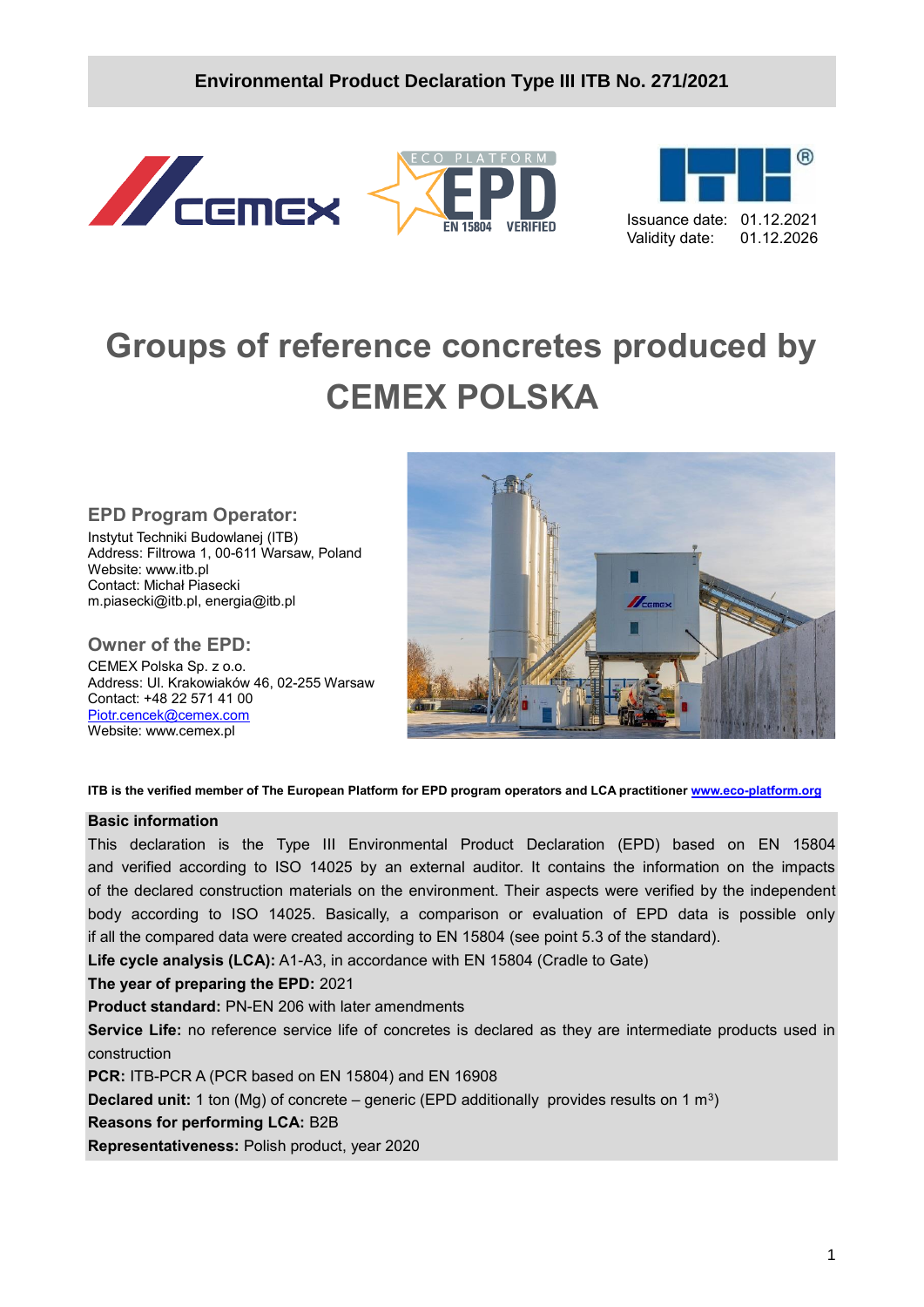#### **BASIC INFORMATION**

**/2020** for these concretes are produced in Poland in 3 factories located at Chełm, Rudniki and Gdynia. The life-cycle Declaration covers 6 groups of concretes (generic) produced by 45 Cemex plants in Poland. Cements used assessment was carried out according to the following standards: PN-EN 15804, PN-EN ISO 14025, PN-EN ISO 14040 and the product categorization rules provided in document ITB PCR-A. Declared reference unit is 1 ton of concrete. All LCI data was collected by CEMEX from own plants between January and December 2020 (12 months) and gathered data is representative for production technology used in 2020. LCA assessment was carried out using internal ITB algorithms dedicated to calculate the LCA and data collected by the industry. CEM production (used in concretes) is characterized by high use of alternative fuels (80-90%) and consumed electricity based on renewable energy at the level of 100%. Also 30% (average) of renewable energy was used in the production of concrete in the factories.

### **PRODUCTS DESCRIPTION**

Concrete is specified and supplied in accordance with EN 206. Delivered to site on a just-in-time basis, mixed concrete may be cast into any conceivable shape with almost no limit on volume. When hardened, concrete can carry substantial compressive loads by itself, but is more frequently reinforced to substantially increase its tensile and flexural strength. Concrete is used for site-mixed structures, precast structures and structural precast products in buildings prefabricated structures and structural prefabricated products in buildings and buildings.

The product assessed is a generic 1 ton of mixed concrete, where the constituent proportions for six classes are provided in table 1.

|                     |             |              | ັ             |               |               |               |
|---------------------|-------------|--------------|---------------|---------------|---------------|---------------|
|                     | Group I     | Group II     | Group III     | Group IV      | Group V       | Group VI      |
| cement              | $6 - 8%$    | $8 - 10%$    | $10 - 12%$    | $12 - 14%$    | 14-16%        | 16-18%        |
| ash                 | $0 - 6.5%$  | $0 - 6.5%$   | $0 - 6.5%$    | $0-4.5%$      | $0 - 4.5%$    | $0 - 4.5%$    |
| sand                | 38-52%      | 34-48%       | $30 - 44%$    | 28-42%        | 26-40%        | 24-38%        |
| coarse<br>aggregate | 26-40%      | $30 - 44%$   | 34-48%        | 37-51%        | 39-53%        | 41-55%        |
| admixtures          | $0 - 0.2%$  | $0.0 - 0.2%$ | $0.0 - 0.3\%$ | $0.0 - 0.3\%$ | $0.0 - 0.4\%$ | $0.0 - 0.5\%$ |
| water               | $4.5 - 11%$ | $4.5 - 11\%$ | $4.5 - 11\%$  | $6 - 10%$     | $6 - 10%$     | $6 - 10%$     |

**Table 1.** Concrete mix recipes for each group

Table 1 values represent a generic (averaged) factory produced mixed concrete produced in Poland by CEMEX. The composition of products complying with the EPD will vary depending on client's specification and application. More detailed information is available in the respective manufacturer's documentation (e.g. product data sheets).

## **LIFE CYCLE ASSESSMENT (LCA) – general rules applied**

#### **Unit**

The declared unit is 1 ton of representative concretes based on CEM-I for a group I to VI (according to Table 1). Additionally the results are also presented impacts for 1  $m<sup>3</sup>$  of the product.

#### **System boundary**

The EPD covers the product stage analysis ("cradle to gate") based on 45 concrete production plants data analyzed. The selected system boundaries comprise the production of input raw materials' extraction up to the finished product at the factory gate (ready concrete). The product stage contains: Module A1: extraction and processing of raw materials (ash, sand, gravel, additives, water, and cement (3 plants) and fuels, Module A2: transportation up to factory gate of raw materials and fuels, Module A3: concrete production (mixing). Inputs and processes of product system are presented in Figure 1.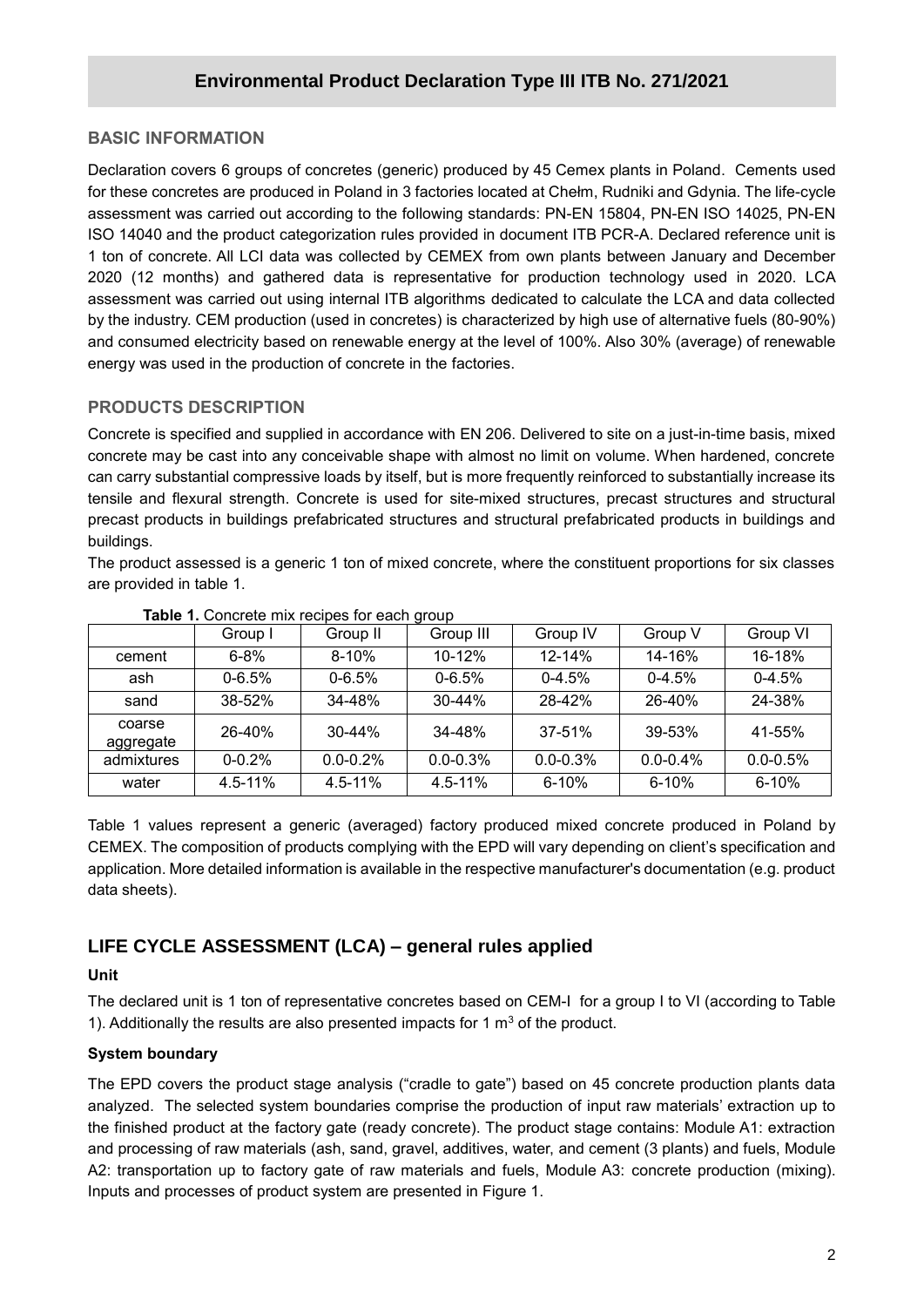## **Environmental Product Declaration Type III ITB No. 271/2021**



**Figure 1**. Concrete mix production - inputs and processes of the product system

#### **Allocation rules**

The allocation rules used for this EPD are based on general requirements provided in ITB PCR A and EN 15804. As no co-products are produced, the flow of materials and energy and the associated release of substances and energy into the environment are related exclusively to the concrete mix produced. Cements (produced by 3 cement plants of CEMEX in Poland) were used identified as the weighted average mass of production for each plant. In the case of fly ash, eco-product from electricity production used as a cement constituent, economic allocation was applied. Minimum 99.5% of impacts from the production lines were allocated to product covered by this declaration. Emissions allocated in clinker/cement production (module A1) are assessed using international methods for ETS system declaration. The specific prices for fly ash declared by the producer were used for the economic allocation. Calculations for GWP indicator are made taking into account gross and net emissions. The indicated gross value includes the  $CO<sub>2</sub>$  emissions from waste incineration (excluding biomass fraction of fuels), net-value excluding impacts from alternative waste-based fuels.

#### **System limits**

In this assessment, all information gathered from data collection for the production of concrete has been modelled, i.e. all raw materials used, the electrical energy and other fuels used, use of ancillary materials and all direct production waste. Transport data on input was considered. No cut-offs have been made in accordance with EN 15804. The machines and facilities (capital goods) required for and during production are excluded, as is transportation of employees. Calculations for GWP indicator are made taking into account gross and net emissions.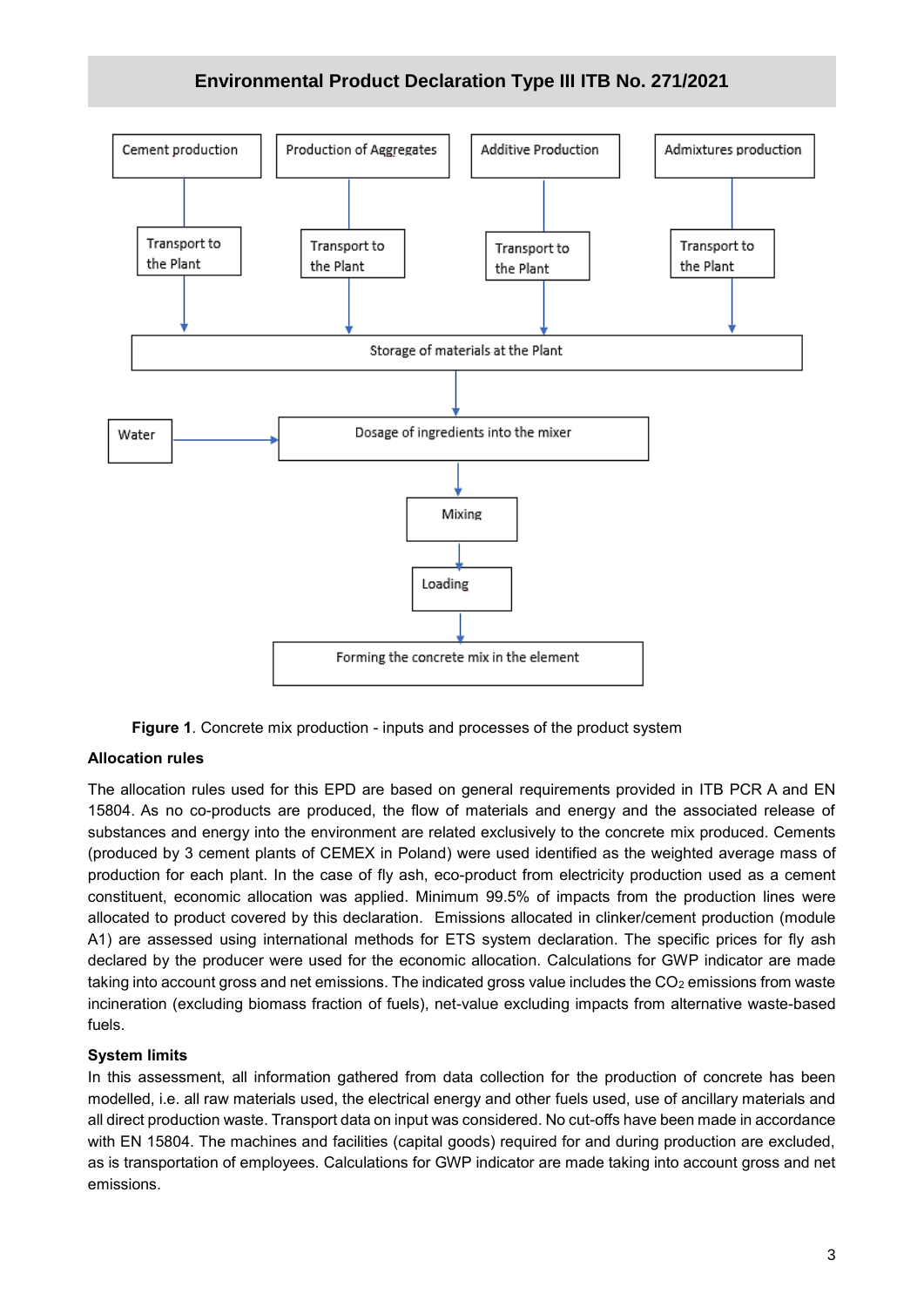#### **A1 – A2 Modules: Raw materials supply and transport**

**/2020** proportions. Chemical admixtures are used to reduce water content and improve fresh and hardened concrete Concrete according to EN 206 is made by mixing coarse and fine aggregates, cement and water in controlled properties. The averaged compositions of each class mix is provided in Table 1. Cement production used (A1) in concrete are characterized by high use of alternative fuels (80-90%) and consumed renewable electric energy at the level of 100%. Transport of input materials to production plants was inventoried. Most of the other additives, such as ash and aggregates, come from local suppliers.

#### **A3 Module Production**

Substrates for concrete production are transported to the plant and then stored in silos. Electricity is used for production (mixing). Substrates are weighed and mixed according to of the process shown in Figure 1. The production uses cements produced by the national CEMEX cement plants. The average level of renewable energy in the production of concrete is at the level of 30%. Environmental impacts related to ash have been taken into account on the basis of the economical allocation.

#### **Data collection period**

The data for manufacture of the declared products refer to period between 01.01.2020 – 31.12.2020 (1 year). The life cycle assessments were done for Poland as reference area.

#### **Data quality - production**

The values determined to calculate A1 (cement) and A3 originate from verified CEMEX LCI inventory data. A1 values (raw materials) were prepared considering specific EPDs, Ecoinvent data and economic allocation data processed for ashes.

#### **Assumptions and estimates**

The impacts of the representative products were aggregated for Poland using weighted average. Data regarding production per 1 ton of product were averaged for the analyzed production of each product class. Due to the difficulty of separating the cement production processes from concrete in six cases, the data were aggregated as A1-A3. For the calculations, the arithmetical averages of the ranges of possible substances included in the mix were adopted, in accordance with the manufacturer's declaration.

#### **Calculation rules**

LCA was done in accordance with ITB PCR A document. Characterization factors are CML ver. 4.2 based. ITB-LCA algorithms were used for impact calculations. Module A1 was calculated based on data from the database and specific EPDs (CEM I). A3 and A2 are calculated based on the LCI questionnaire provided by the manufacturer.

#### **Databases**

The background data for the processes come from the following databases: Ecoinvent v.3.7 (sand, water, wind electricity production for Poland, transport), specific EPD and specific emission reporting data for CEM I production by Cemex in each of 3 plants, specific EPDs for a raw material (sand, aggregate, admixtures), allocated impacts for ash production calculated by ITB based on price and electricity production impacts, KOBiZE 2020 (combustion factors for selected fuels, polish electricity mix). Electricity provider PGE guarantees a certificate of origin of 100% renewable electricity used by CEMEX plants (Gdynia, Rudniki and Chełm). Specific (LCI) data quality analysis was a part of audit. The time related quality of the data used is valid (5 years).

#### **Comparability**

Basically, a comparison or an evaluation of EPD data is only possible if all the data sets to be compared were created according to EN 15804 and the building context, respectively the product-specific characteristics of performance, are taken into account. In practice, this means that concrete may be compared in a specific application with the selected usage scenario.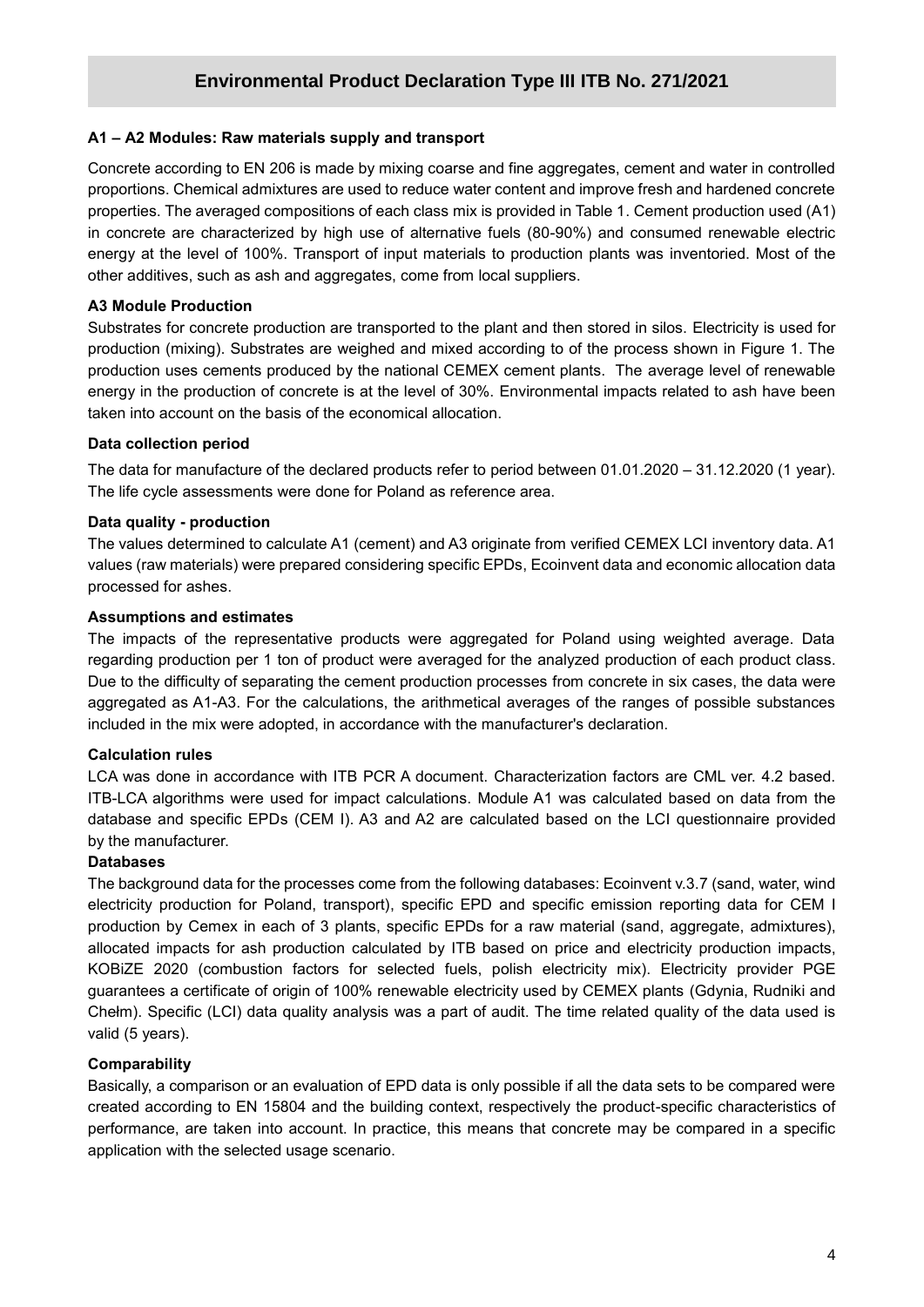## **LIFE CYCLE ASSESSMENT (LCA) – Results**

#### **Declared unit**

The declaration refers to the unit DU – 1 ton of concrete of group I to VI produced by CEMEX in Poland.

The LCA results for 1 ton are in the Tables 3-8 and for 1  $m<sup>3</sup>$  are presented in the Tables 9-14.

**Table 2**. System boundaries (life stage modules included) in a product environmental assessment

|                     | <b>Environmental assessment information</b><br>(MA - Module assessed, MNA - Module not assessed, INA - Indicator Not Assessed) |                |                                   |                                   |            |             |            |             |               |                              |                       |                           |                |                                                                     |            |                                    |
|---------------------|--------------------------------------------------------------------------------------------------------------------------------|----------------|-----------------------------------|-----------------------------------|------------|-------------|------------|-------------|---------------|------------------------------|-----------------------|---------------------------|----------------|---------------------------------------------------------------------|------------|------------------------------------|
| Product stage       |                                                                                                                                |                |                                   | Construction<br>process           |            | Use stage   |            |             |               |                              |                       | End of life               |                | <b>Benefits</b><br>and loads<br>beyond<br>the<br>system<br>boundary |            |                                    |
| Raw material supply | Transport                                                                                                                      | Manufacturing  | construction site<br>Transport to | Construction-installation process | <b>Use</b> | Maintenance | Repair     | Replacement | Refurbishment | use<br>energy<br>Operational | Operational water use | Deconstruction demolition | Transport      | Waste processing                                                    | Disposal   | Reuse-recovery-recycling potential |
| A <sub>1</sub>      | A2                                                                                                                             | A <sub>3</sub> | A4                                | A5                                | <b>B1</b>  | <b>B2</b>   | <b>B3</b>  | <b>B4</b>   | <b>B5</b>     | <b>B6</b>                    | <b>B7</b>             | C <sub>1</sub>            | C <sub>2</sub> | C <sub>3</sub>                                                      | C4         | D                                  |
| MA                  | <b>MA</b>                                                                                                                      | <b>MA</b>      | <b>MNA</b>                        | <b>MNA</b>                        | <b>MNA</b> | <b>MNA</b>  | <b>MNA</b> | <b>MNA</b>  | <b>MNA</b>    | <b>MNA</b>                   | <b>MNA</b>            | <b>MNA</b>                | <b>MNA</b>     | <b>MNA</b>                                                          | <b>MNA</b> | <b>MNA</b>                         |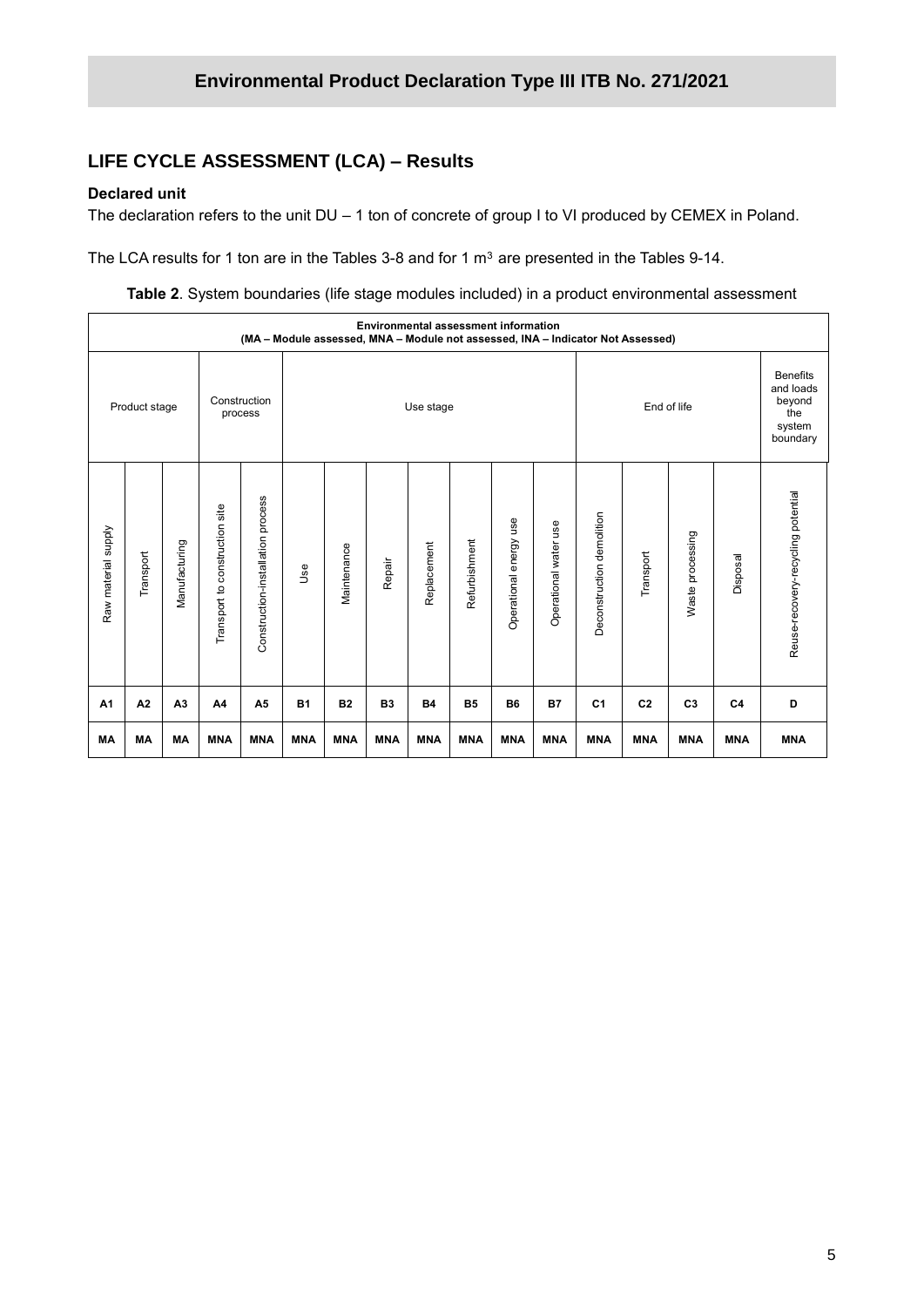| Environmental impacts: (DU) 1 ton                                                                                             |                        |                  |
|-------------------------------------------------------------------------------------------------------------------------------|------------------------|------------------|
| Indicator                                                                                                                     | Unit                   | $A1-A3$          |
|                                                                                                                               |                        | CEM <sub>I</sub> |
| Global warming potential (net value) <sup>1</sup>                                                                             | kg eq CO <sub>2</sub>  | 4.85E+01         |
| Global warming potential (gross value) <sup>2</sup>                                                                           | kg eq CO <sub>2</sub>  | 6.06E+01         |
| Depletion potential of the stratospheric ozone layer                                                                          | kg CFC 11              | 4.31E-06         |
| Acidification potential of soil and water                                                                                     | kg SO <sub>2</sub>     | 2.05E-01         |
| Formation potential of tropospheric ozone                                                                                     | $\overline{kg}$ Ethene | 4.45E-02         |
| Eutrophication potential                                                                                                      | kg $(PO4)3$            | 1.15E-01         |
| Abiotic depletion potential (ADP-elements) for non-fossil<br>resources                                                        | kg Sb                  | 2.85E-01         |
| Abiotic depletion potential (ADP-fossil fuels) for fossil<br>resources                                                        | MJ                     | $3.53E + 02$     |
| Environmental aspects: (DU) 1 ton                                                                                             |                        |                  |
| <b>Indicator</b>                                                                                                              | Unit                   | $A1-A3$          |
| Use of renewable primary energy excluding renewable                                                                           | MJ                     | <b>INA</b>       |
| primary energy resources used as raw materials<br>Use of renewable primary energy resources used as raw                       | MJ                     | <b>INA</b>       |
| materials                                                                                                                     |                        |                  |
| Total use of renewable primary energy resources (primary<br>energy and primary energy resources used as raw<br>materials)     | MJ                     | $1.54E + 02$     |
| Use of non-renewable primary energy excluding non-<br>renewable primary energy resources used as raw materials                | MJ                     | <b>INA</b>       |
| Use of non-renewable primary energy resources used as<br>raw materials                                                        | MJ                     | <b>INA</b>       |
| Total use of non-renewable primary energy resources<br>(primary energy and primary energy resources used as raw<br>materials) | MJ                     | 4.02E+02         |
| Use of secondary material                                                                                                     | kg                     | 4.88E+00         |
| Use of renewable secondary fuels                                                                                              | <b>MJ</b>              | 1.66E+02         |
| Use of non-renewable secondary fuels                                                                                          | <b>MJ</b>              | 7.39E+01         |
| Net use of fresh water                                                                                                        | m <sup>3</sup>         | 2.32E+00         |
| Other environmental information describing waste categories: (DU) 1 ton                                                       |                        |                  |
| Indicator                                                                                                                     | Unit                   | $A1-A3$          |
| Hazardous waste disposed                                                                                                      | kg                     | 1.06E-02         |
| Non-hazardous waste disposed                                                                                                  | kg                     | $1.01E + 01$     |
| Radioactive waste disposed                                                                                                    | kg                     | 1.13E-03         |
| Components for re-use                                                                                                         | kg                     | $0.00E + 00$     |
| Materials for recycling                                                                                                       | kg                     | 3.85E-01         |
| Materials for energy recover                                                                                                  | kg                     | $0.00E + 00$     |
| Exported energy                                                                                                               | MJ                     | $0.00E + 00$     |
|                                                                                                                               |                        |                  |

**Table 3**. Environmental product characteristic – 1 ton of concrete group I based on CEM I component.

*1)net-value excludes alternative waste-based fuels in CEM production*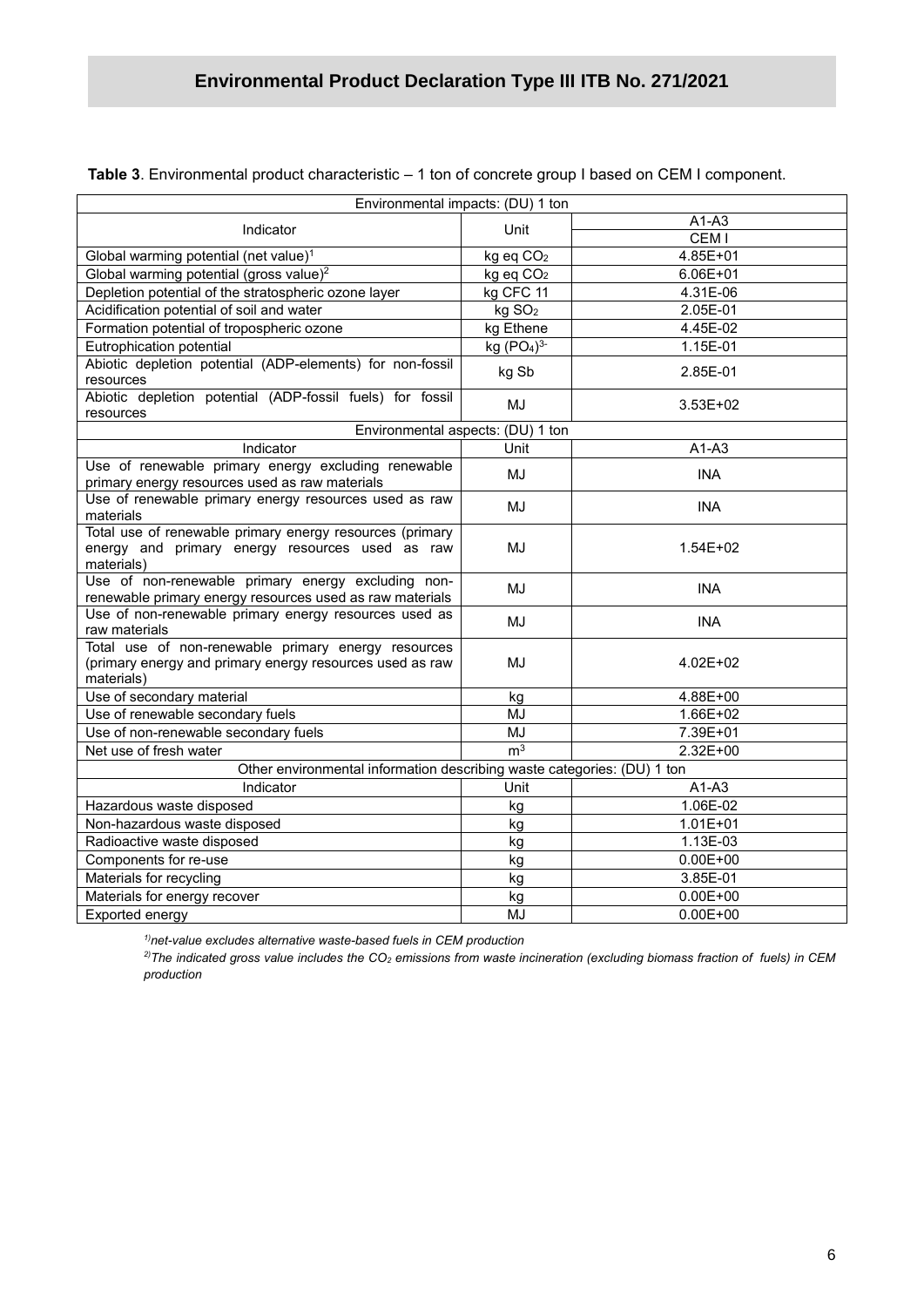| Environmental impacts: (DU) 1 ton                                                                                             |                                    |                  |
|-------------------------------------------------------------------------------------------------------------------------------|------------------------------------|------------------|
| Indicator                                                                                                                     | Unit                               | $A1-A3$          |
|                                                                                                                               |                                    | CEM <sub>I</sub> |
| Global warming potential (net value) <sup>1</sup>                                                                             | kg eq CO <sub>2</sub>              | 5.90E+01         |
| Global warming potential (gross value) <sup>2</sup>                                                                           | kg eq CO <sub>2</sub>              | 7.45E+01         |
| Depletion potential of the stratospheric ozone layer                                                                          | kg CFC 11                          | 5.01E-06         |
| Acidification potential of soil and water                                                                                     | kg SO <sub>2</sub>                 | 2.18E-01         |
| Formation potential of tropospheric ozone                                                                                     | kg Ethene                          | 5.35E-02         |
| Eutrophication potential                                                                                                      | kg (PO <sub>4</sub> ) <sup>3</sup> | 1.19E-01         |
| Abiotic depletion potential (ADP-elements) for non-fossil<br>resources                                                        | kg Sb                              | 3.25E-01         |
| Abiotic depletion potential (ADP-fossil fuels) for fossil<br>resources                                                        | <b>MJ</b>                          | $3.63E + 02$     |
| Environmental aspects: (DU) 1 ton                                                                                             |                                    |                  |
| Indicator                                                                                                                     | Unit                               | $A1-A3$          |
| Use of renewable primary energy excluding renewable<br>primary energy resources used as raw materials                         | <b>MJ</b>                          | <b>INA</b>       |
| Use of renewable primary energy resources used as raw<br>materials                                                            | <b>MJ</b>                          | <b>INA</b>       |
| Total use of renewable primary energy resources (primary<br>energy and primary energy resources used as raw<br>materials)     | MJ                                 | 1.65E+02         |
| Use of non-renewable primary energy excluding non-<br>renewable primary energy resources used as raw materials                | <b>MJ</b>                          | <b>INA</b>       |
| Use of non-renewable primary energy resources used as<br>raw materials                                                        | <b>MJ</b>                          | <b>INA</b>       |
| Total use of non-renewable primary energy resources<br>(primary energy and primary energy resources used as raw<br>materials) | <b>MJ</b>                          | 4.13E+02         |
| Use of secondary material                                                                                                     | kg                                 | 6.28E+00         |
| Use of renewable secondary fuels                                                                                              | MJ                                 | 2.13E+02         |
| Use of non-renewable secondary fuels                                                                                          | <b>MJ</b>                          | $9.50E + 01$     |
| Net use of fresh water                                                                                                        | m <sup>3</sup>                     | $2.51E+00$       |
| Other environmental information describing waste categories: (DU) 1 ton                                                       |                                    |                  |
| Indicator                                                                                                                     | Unit                               | $A1-A3$          |
| Hazardous waste disposed                                                                                                      | kg                                 | 1.22E-02         |
| Non-hazardous waste disposed                                                                                                  | kg                                 | $1.04E + 01$     |
| Radioactive waste disposed                                                                                                    | kg                                 | 1.15E-03         |
| Components for re-use                                                                                                         | kg                                 | $0.00E + 00$     |
| Materials for recycling                                                                                                       | kg                                 | 4.95E-01         |
| Materials for energy recover                                                                                                  | kg                                 | $0.00E + 00$     |
| Exported energy                                                                                                               | MJ                                 | $0.00E + 00$     |

**Table 4**. Environmental product characteristic – 1 ton of concrete group II based on CEM I component.

*1)net-value excludes alternative waste-based fuels in CEM production*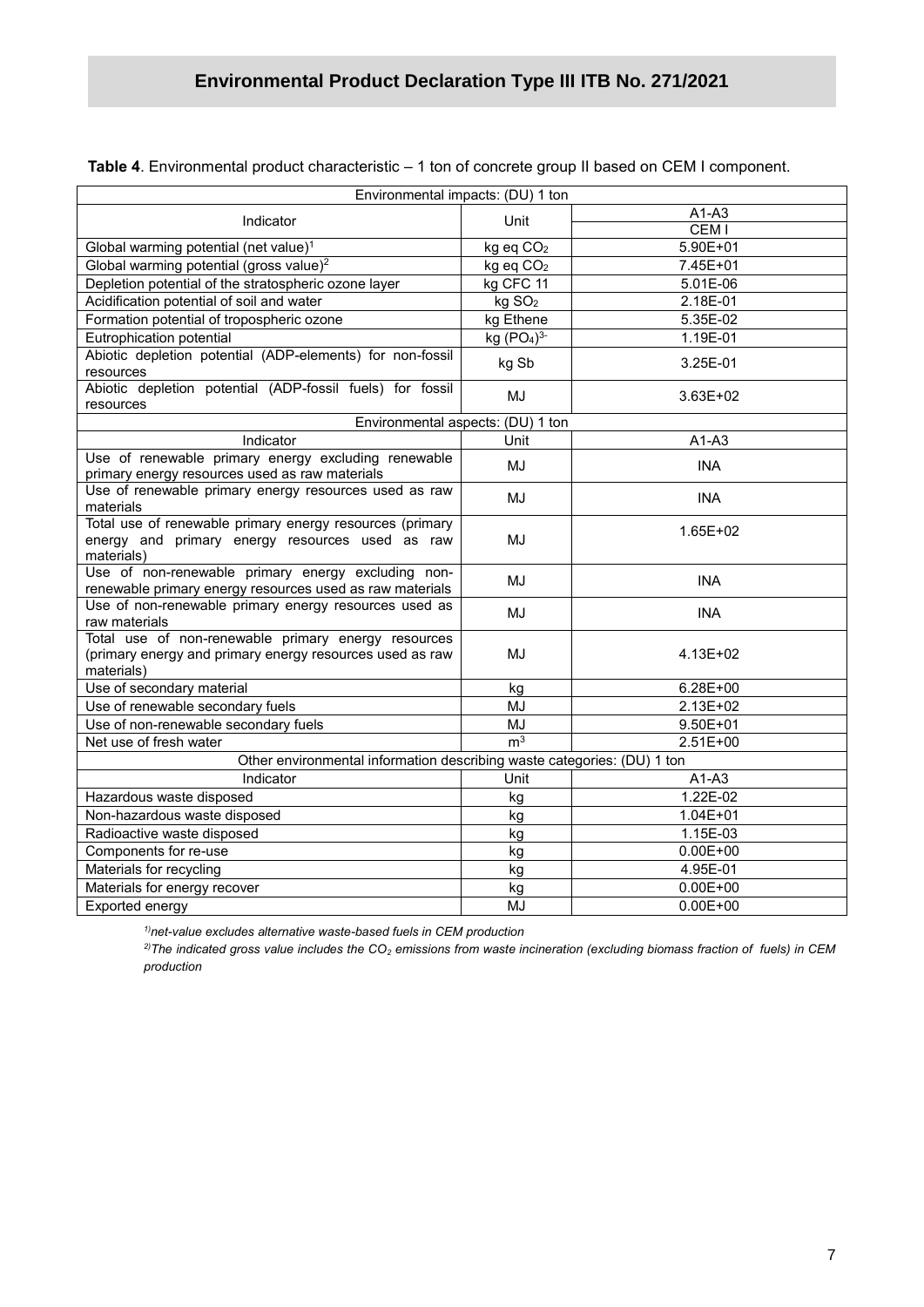| Environmental impacts: (DU) 1 ton                                                                                             |                                    |                  |
|-------------------------------------------------------------------------------------------------------------------------------|------------------------------------|------------------|
| Indicator                                                                                                                     | Unit                               | A1-A3            |
|                                                                                                                               |                                    | CEM <sub>I</sub> |
| Global warming potential (net value) <sup>1</sup>                                                                             | kg eq CO <sub>2</sub>              | 6.90E+01         |
| Global warming potential (gross value) <sup>2</sup>                                                                           | kg eq CO <sub>2</sub>              | 8.80E+01         |
| Depletion potential of the stratospheric ozone layer                                                                          | kg CFC 11                          | 5.58E-06         |
| Acidification potential of soil and water                                                                                     | kg SO <sub>2</sub>                 | 2.21E-01         |
| Formation potential of tropospheric ozone                                                                                     | kg Ethene                          | 6.23E-02         |
| Eutrophication potential                                                                                                      | kg (PO <sub>4</sub> ) <sup>3</sup> | 1.15E-01         |
| Abiotic depletion potential (ADP-elements) for non-fossil<br>resources                                                        | kg Sb                              | 3.58E-01         |
| Abiotic depletion potential (ADP-fossil fuels) for fossil<br>resources                                                        | MJ                                 | $3.56E + 02$     |
| Environmental aspects: (DU) 1 ton                                                                                             |                                    |                  |
| Indicator                                                                                                                     | Unit                               | $A1-A3$          |
| Use of renewable primary energy excluding renewable<br>primary energy resources used as raw materials                         | MJ                                 | <b>INA</b>       |
| Use of renewable primary energy resources used as raw<br>materials                                                            | MJ                                 | <b>INA</b>       |
| Total use of renewable primary energy resources (primary<br>energy and primary energy resources used as raw<br>materials)     | MJ                                 | 1.67E+02         |
| Use of non-renewable primary energy excluding non-<br>renewable primary energy resources used as raw materials                | MJ                                 | <b>INA</b>       |
| Use of non-renewable primary energy resources used as<br>raw materials                                                        | MJ                                 | <b>INA</b>       |
| Total use of non-renewable primary energy resources<br>(primary energy and primary energy resources used as raw<br>materials) | MJ                                 | 4.04E+02         |
| Use of secondary material                                                                                                     | kg                                 | 7.67E+00         |
| Use of renewable secondary fuels                                                                                              | MJ                                 | 2.60E+02         |
| Use of non-renewable secondary fuels                                                                                          | MJ                                 | 1.16E+02         |
| Net use of fresh water                                                                                                        | m <sup>3</sup>                     | 2.60E+00         |
| Other environmental information describing waste categories: (DU) 1 ton                                                       |                                    |                  |
| Indicator                                                                                                                     | Unit                               | $A1-A3$          |
| Hazardous waste disposed                                                                                                      | kg                                 | 1.37E-02         |
| Non-hazardous waste disposed                                                                                                  | kg                                 | 1.05E+01         |
| Radioactive waste disposed                                                                                                    | kg                                 | 1.09E-03         |
| Components for re-use                                                                                                         | kg                                 | $0.00E + 00$     |
| Materials for recycling                                                                                                       | kg                                 | 6.05E-01         |
| Materials for energy recover                                                                                                  | kg                                 | $0.00E + 00$     |
| Exported energy                                                                                                               | MJ                                 | $0.00E + 00$     |

**Table 5**. Environmental product characteristic –1 ton of concrete group III based on CEM I component.

*1)net-value excludes alternative waste-based fuels in CEM production*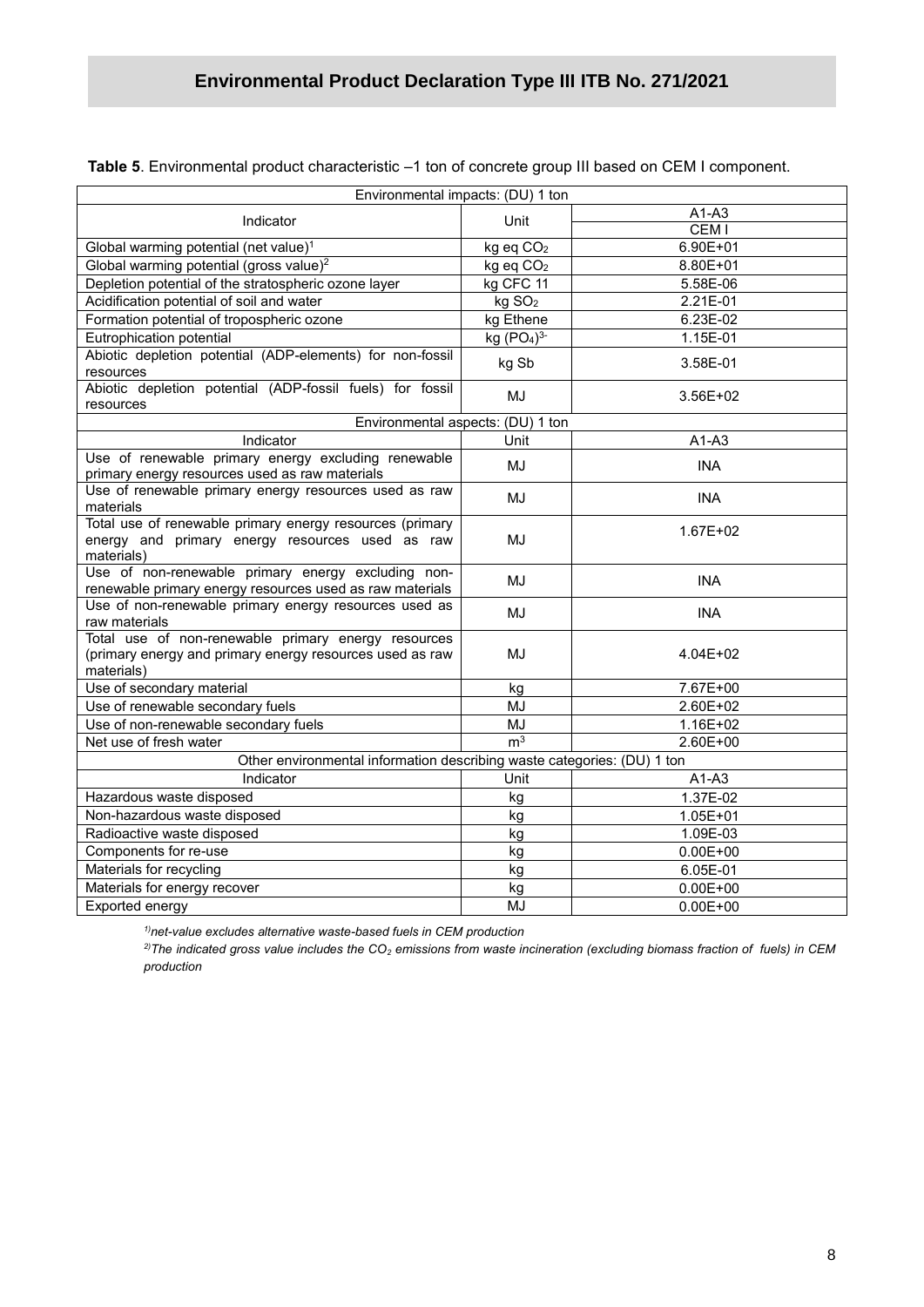**Table 6**. Environmental product characteristic – 1 ton of concrete group IV based on CEM I component.

|                                                                                                                               | Environmental impacts: (DU) 1 ton |                  |
|-------------------------------------------------------------------------------------------------------------------------------|-----------------------------------|------------------|
|                                                                                                                               |                                   | $A1-A3$          |
| Indicator                                                                                                                     | Unit                              | CEM <sub>I</sub> |
| Global warming potential (net value) <sup>1</sup>                                                                             | kg eq CO <sub>2</sub>             | 7.91E+01         |
| Global warming potential (gross value) <sup>2</sup>                                                                           | kg eq CO <sub>2</sub>             | $1.01E + 02$     |
| Depletion potential of the stratospheric ozone layer                                                                          | kg CFC 11                         | 6.23E-06         |
| Acidification potential of soil and water                                                                                     | kg SO <sub>2</sub>                | 2.30E-01         |
| Formation potential of tropospheric ozone                                                                                     | kg Ethene                         | 7.04E-02         |
| Eutrophication potential                                                                                                      | kg $(PO4)3$                       | 1.16E-01         |
| Abiotic depletion potential (ADP-elements) for non-fossil<br>resources                                                        | kg Sb                             | 3.93E-01         |
| Abiotic depletion potential (ADP-fossil fuels) for fossil<br>resources                                                        | MJ                                | $3.57E + 02$     |
|                                                                                                                               | Environmental aspects: (DU) 1 ton |                  |
| Indicator                                                                                                                     | Unit                              | $A1-A3$          |
| Use of renewable primary energy excluding renewable<br>primary energy resources used as raw materials                         | MJ                                | <b>INA</b>       |
| Use of renewable primary energy resources used as raw<br>materials                                                            | MJ                                | <b>INA</b>       |
| Total use of renewable primary energy resources (primary<br>energy and primary energy resources used as raw<br>materials)     | <b>MJ</b>                         | 1.75E+02         |
| Use of non-renewable primary energy excluding non-<br>renewable primary energy resources used as raw materials                | MJ                                | <b>INA</b>       |
| Use of non-renewable primary energy resources used as<br>raw materials                                                        | MJ                                | <b>INA</b>       |
| Total use of non-renewable primary energy resources<br>(primary energy and primary energy resources used as raw<br>materials) | MJ                                | 4.05E+02         |
| Use of secondary material                                                                                                     | kg                                | $9.07E + 00$     |
| Use of renewable secondary fuels                                                                                              | MJ                                | 3.07E+02         |
| Use of non-renewable secondary fuels                                                                                          | MJ                                | 1.37E+02         |
| Net use of fresh water                                                                                                        | m <sup>3</sup>                    | 2.75E+00         |
| Other environmental information describing waste categories: (DU) 1 ton                                                       |                                   |                  |
| Indicator                                                                                                                     | Unit                              | $A1-A3$          |
| Hazardous waste disposed                                                                                                      | kg                                | 1.51E-02         |
| Non-hazardous waste disposed                                                                                                  | kg                                | $1.07E + 01$     |
| Radioactive waste disposed                                                                                                    | kg                                | 1.08E-03         |
| Components for re-use                                                                                                         | kg                                | $0.00E + 00$     |
| Materials for recycling                                                                                                       | kg                                | 7.15E-01         |
| Materials for energy recover                                                                                                  | kg                                | $0.00E + 00$     |
| Exported energy                                                                                                               | MJ                                | $0.00E + 00$     |

*1)net-value excludes alternative waste-based fuels in CEM production*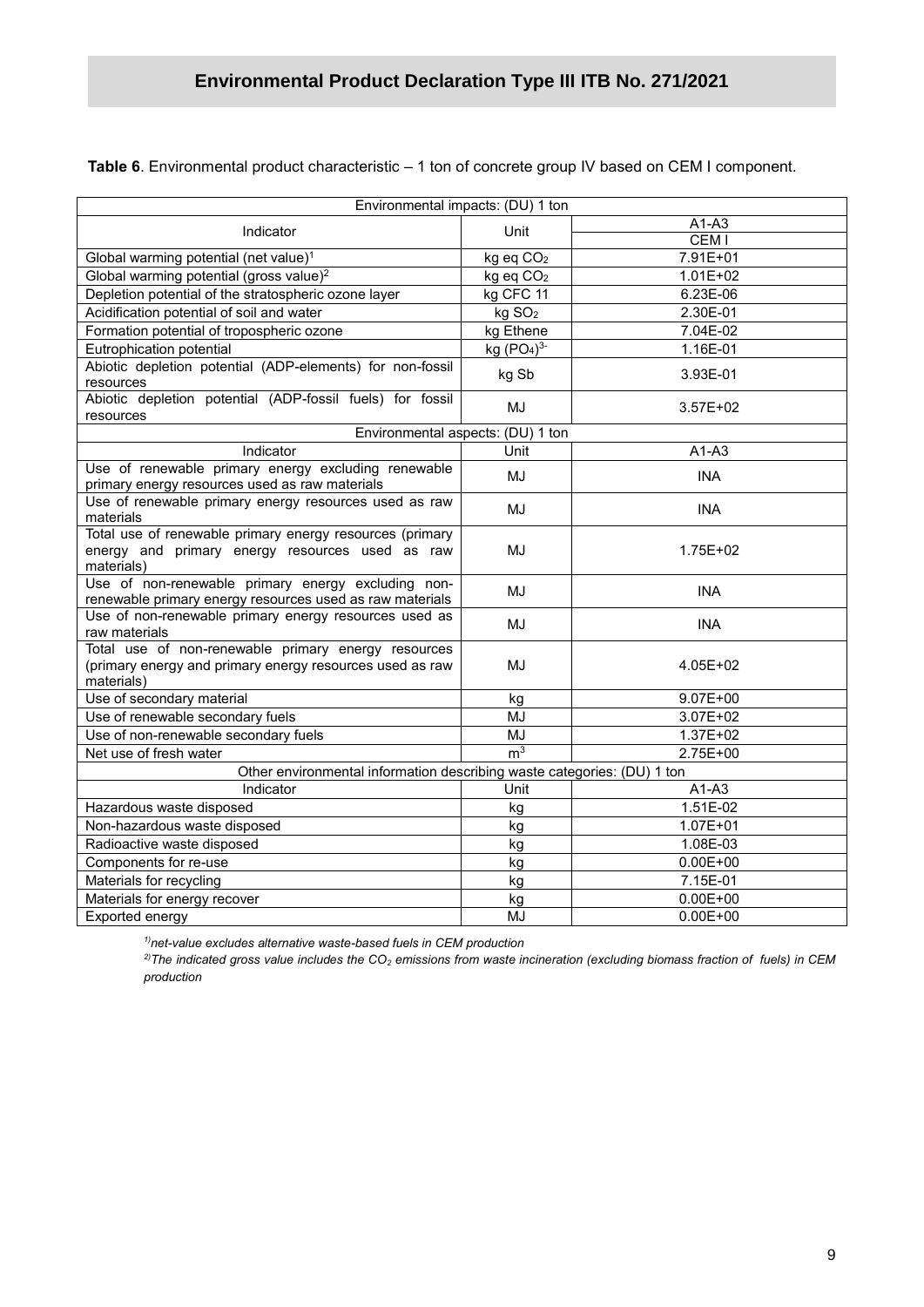**Table 7**. Environmental product characteristic – 1 ton of concrete group V based on CEM I component.

|                                                                                                                               | Environmental impacts: (DU) 1 ton |                     |
|-------------------------------------------------------------------------------------------------------------------------------|-----------------------------------|---------------------|
|                                                                                                                               | $A1-A3$                           |                     |
| Indicator                                                                                                                     | Unit                              | CEM <sub>I</sub>    |
| Global warming potential (net value) <sup>1</sup>                                                                             | kg eq CO <sub>2</sub>             | $9.00E + 01$        |
| Global warming potential (gross value) <sup>2</sup>                                                                           | kg eq CO <sub>2</sub>             | $1.16E + 02$        |
| Depletion potential of the stratospheric ozone layer                                                                          | kg CFC 11                         | 7.05E-06            |
| Acidification potential of soil and water                                                                                     | kg SO <sub>2</sub>                | 2.52E-01            |
| Formation potential of tropospheric ozone                                                                                     | kg Ethene                         | 7.97E-02            |
| Eutrophication potential                                                                                                      | kg $(PO4)3$                       | 1.26E-01            |
| Abiotic depletion potential (ADP-elements) for non-fossil<br>resources                                                        | kg Sb                             | 4.42E-01            |
| Abiotic depletion potential (ADP-fossil fuels) for fossil<br>resources                                                        | MJ                                | 3.86E+02            |
|                                                                                                                               | Environmental aspects: (DU) 1 ton |                     |
| Indicator                                                                                                                     | Unit                              | $\overline{A}$ 1-A3 |
| Use of renewable primary energy excluding renewable<br>primary energy resources used as raw materials                         | MJ                                | <b>INA</b>          |
| Use of renewable primary energy resources used as raw<br>materials                                                            | MJ                                | <b>INA</b>          |
| Total use of renewable primary energy resources (primary<br>energy and primary energy resources used as raw<br>materials)     | MJ                                | 1.93E+02            |
| Use of non-renewable primary energy excluding non-<br>renewable primary energy resources used as raw materials                | MJ                                | <b>INA</b>          |
| Use of non-renewable primary energy resources used as<br>raw materials                                                        | MJ                                | <b>INA</b>          |
| Total use of non-renewable primary energy resources<br>(primary energy and primary energy resources used as raw<br>materials) | MJ                                | 4.36E+02            |
| Use of secondary material                                                                                                     | kg                                | $1.05E + 01$        |
| Use of renewable secondary fuels                                                                                              | <b>MJ</b>                         | 3.54E+02            |
| Use of non-renewable secondary fuels                                                                                          | <b>MJ</b>                         | 1.58E+02            |
| Net use of fresh water                                                                                                        | m <sup>3</sup>                    | 3.05E+00            |
| Other environmental information describing waste categories: (DU) 1 ton                                                       |                                   |                     |
| Indicator                                                                                                                     | Unit                              | $A1-A3$             |
| Hazardous waste disposed                                                                                                      | kg                                | 1.66E-02            |
| Non-hazardous waste disposed                                                                                                  | kg                                | $1.13E + 01$        |
| Radioactive waste disposed                                                                                                    | kg                                | 1.16E-03            |
| Components for re-use                                                                                                         | kg                                | $0.00E + 00$        |
| Materials for recycling                                                                                                       | kg                                | 8.25E-01            |
| Materials for energy recover                                                                                                  | kg                                | $0.00E + 00$        |
| Exported energy                                                                                                               | MJ                                | $0.00E + 00$        |

*1)net-value excludes alternative waste-based fuels in CEM production*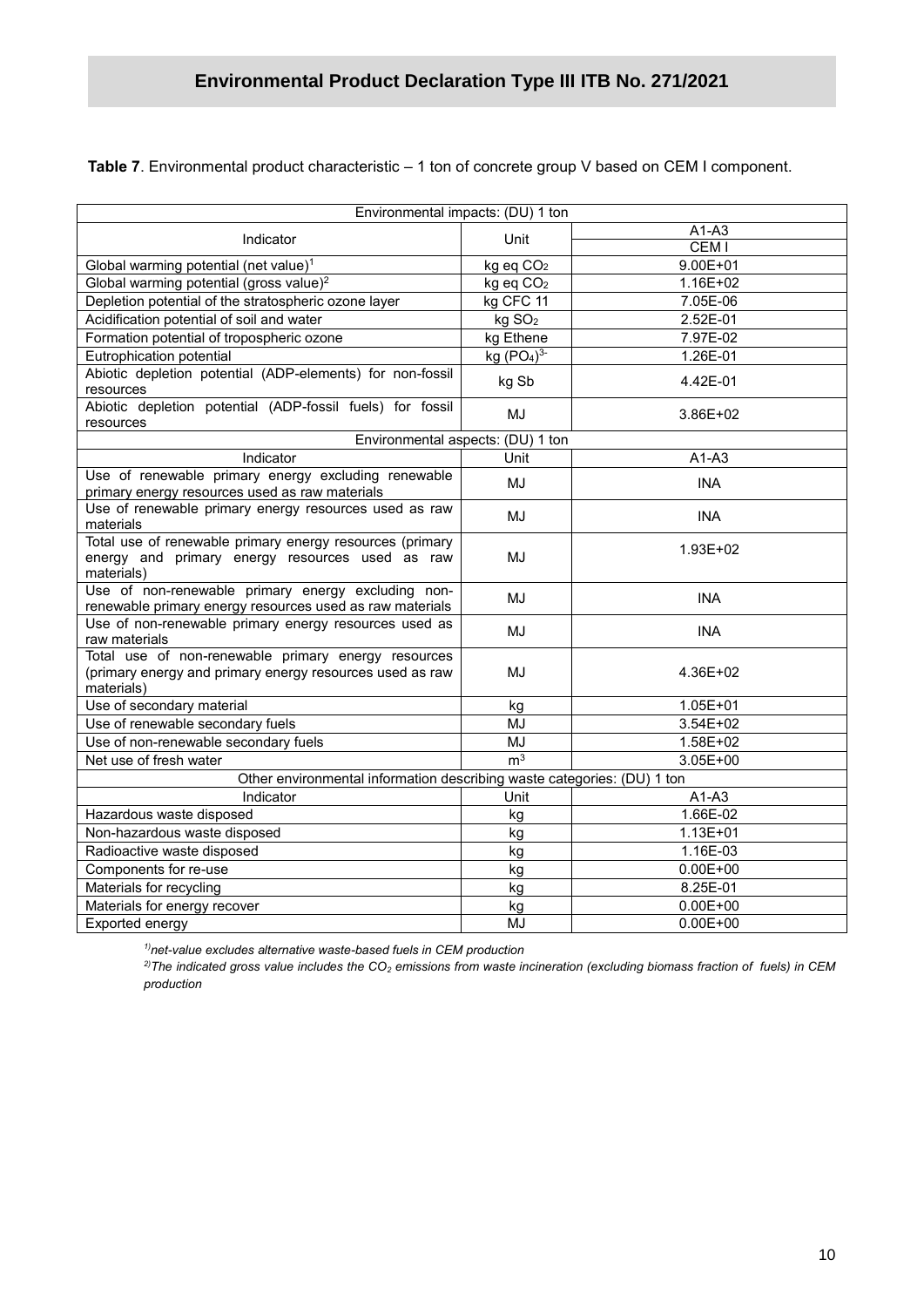**Table 8**. Environmental product characteristic – 1 ton of concrete group VI based on CEM I component.

| Environmental impacts: (DU) 1 ton                                                                                             |                       |                  |
|-------------------------------------------------------------------------------------------------------------------------------|-----------------------|------------------|
| Indicator                                                                                                                     | Unit                  | $A1-A3$          |
|                                                                                                                               |                       | CEM <sub>I</sub> |
| Global warming potential (net value) <sup>1</sup>                                                                             | kg eq CO <sub>2</sub> | $1.00E + 02$     |
| Global warming potential (gross value) <sup>2</sup>                                                                           | kg eq CO <sub>2</sub> | 1.29E+02         |
| Depletion potential of the stratospheric ozone layer                                                                          | kg CFC 11             | 7.72E-06         |
| Acidification potential of soil and water                                                                                     | kg SO <sub>2</sub>    | 2.62E-01         |
| Formation potential of tropospheric ozone                                                                                     | kg Ethene             | 8.85E-02         |
| Eutrophication potential                                                                                                      | kg $(PO4)3$           | 1.28E-01         |
| Abiotic depletion potential (ADP-elements) for non-fossil<br>resources                                                        | kg Sb                 | 4.81E-01         |
| Abiotic depletion potential (ADP-fossil fuels) for fossil<br>resources                                                        | MJ                    | 3.93E+02         |
| Environmental aspects: (DU) 1 ton                                                                                             |                       |                  |
| Indicator                                                                                                                     | Unit                  | $A1-A3$          |
| Use of renewable primary energy excluding renewable<br>primary energy resources used as raw materials                         | MJ                    | <b>INA</b>       |
| Use of renewable primary energy resources used as raw<br>materials                                                            | MJ                    | <b>INA</b>       |
| Total use of renewable primary energy resources (primary<br>energy and primary energy resources used as raw<br>materials)     | MJ                    | $2.02E + 02$     |
| Use of non-renewable primary energy excluding non-<br>renewable primary energy resources used as raw materials                | MJ                    | <b>INA</b>       |
| Use of non-renewable primary energy resources used as<br>raw materials                                                        | MJ                    | <b>INA</b>       |
| Total use of non-renewable primary energy resources<br>(primary energy and primary energy resources used as raw<br>materials) | MJ                    | 4.43E+02         |
| Use of secondary material                                                                                                     | kg                    | 1.19E+01         |
| Use of renewable secondary fuels                                                                                              | MJ                    | 4.01E+02         |
| Use of non-renewable secondary fuels                                                                                          | MJ                    | 1.79E+02         |
| Net use of fresh water                                                                                                        | m <sup>3</sup>        | $3.22E + 00$     |
| Other environmental information describing waste categories: (DU) 1 ton                                                       |                       |                  |
| Indicator                                                                                                                     | Unit                  | $A1-A3$          |
| Hazardous waste disposed                                                                                                      | kg                    | 1.82E-02         |
| Non-hazardous waste disposed                                                                                                  | kg                    | 1.16E+01         |
| Radioactive waste disposed                                                                                                    | kg                    | 1.16E-03         |
| Components for re-use                                                                                                         | kg                    | $0.00E + 00$     |
| Materials for recycling                                                                                                       | kg                    | 9.35E-01         |
| Materials for energy recover                                                                                                  | kg                    | $0.00E + 00$     |
| Exported energy                                                                                                               | MJ                    | $0.00E + 00$     |
|                                                                                                                               |                       |                  |

*1)net-value excludes alternative waste-based fuels in CEM production*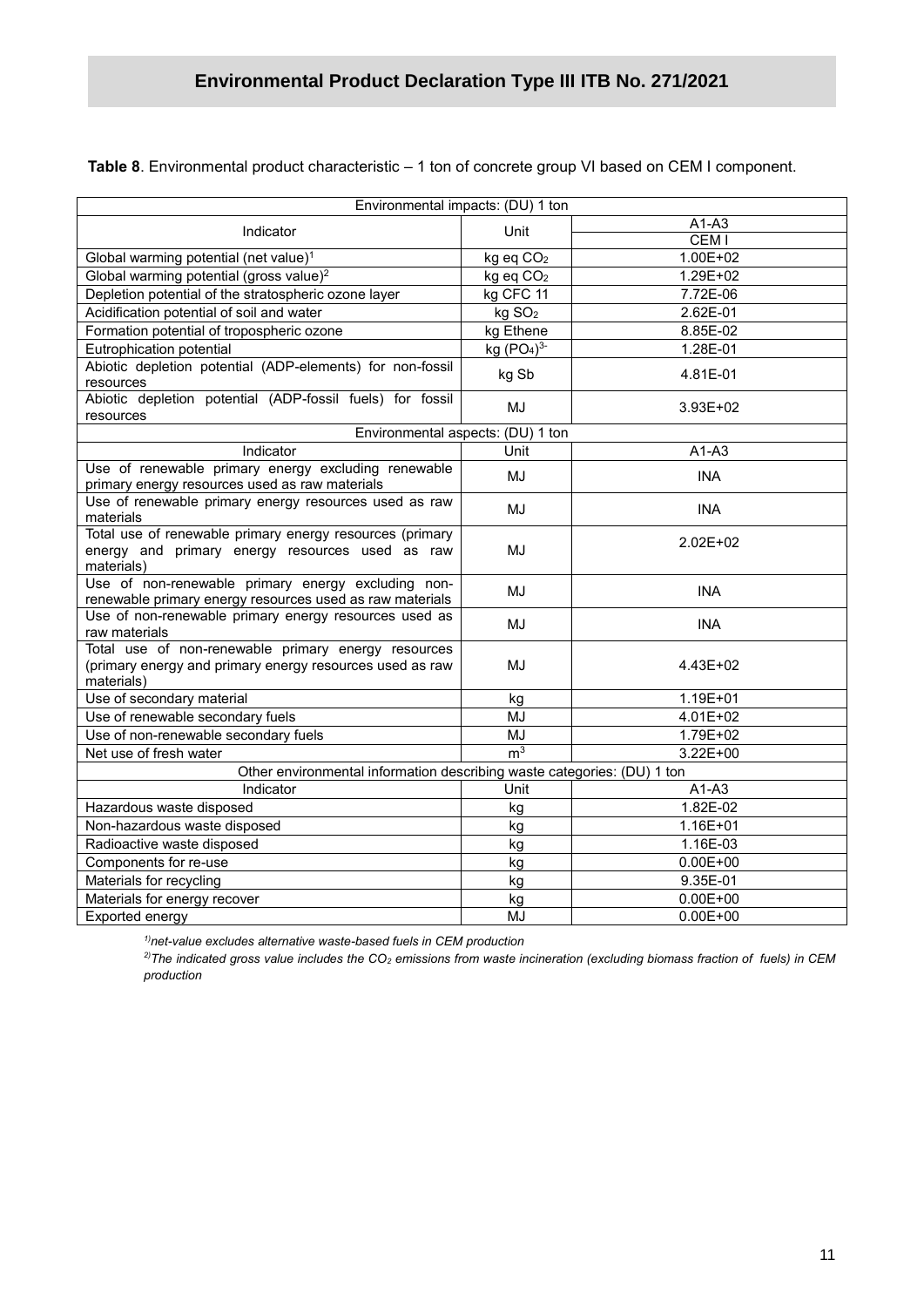**Table 9**. Environmental product characteristic – 1 m<sup>3</sup> of concrete group I based on CEM I component.

|                                                                                                                               | Environmental impacts: (DU) 1 m <sup>3</sup> |                  |
|-------------------------------------------------------------------------------------------------------------------------------|----------------------------------------------|------------------|
| Indicator                                                                                                                     | Unit                                         | $A1-A3$          |
|                                                                                                                               |                                              | CEM <sub>I</sub> |
| Global warming potential (net value) <sup>1</sup>                                                                             | kg eq CO <sub>2</sub>                        | $1.12E + 02$     |
| Global warming potential (gross value) <sup>2</sup>                                                                           | kg eq CO <sub>2</sub>                        | 1.39E+02         |
| Depletion potential of the stratospheric ozone layer                                                                          | kg CFC 11                                    | 9.92E-06         |
| Acidification potential of soil and water                                                                                     | kg SO <sub>2</sub>                           | 4.72E-01         |
| Formation potential of tropospheric ozone                                                                                     | kg Ethene                                    | 1.02E-01         |
| Eutrophication potential                                                                                                      | kg $(PO4)3$                                  | 2.65E-01         |
| Abiotic depletion potential (ADP-elements) for non-fossil<br>resources                                                        | kg Sb                                        | 6.55E-01         |
| Abiotic depletion potential (ADP-fossil fuels) for fossil<br>resources                                                        | MJ                                           | 8.11E+02         |
|                                                                                                                               | Environmental aspects: (DU) 1 m <sup>3</sup> |                  |
| Indicator                                                                                                                     | Unit                                         | $A1-A3$          |
| Use of renewable primary energy excluding renewable<br>primary energy resources used as raw materials                         | MJ                                           | <b>INA</b>       |
| Use of renewable primary energy resources used as raw<br>materials                                                            | MJ                                           | <b>INA</b>       |
| Total use of renewable primary energy resources (primary<br>energy and primary energy resources used as raw<br>materials)     | MJ                                           | $3.55E + 02$     |
| Use of non-renewable primary energy excluding non-<br>renewable primary energy resources used as raw materials                | MJ                                           | <b>INA</b>       |
| Use of non-renewable primary energy resources used as<br>raw materials                                                        | MJ                                           | <b>INA</b>       |
| Total use of non-renewable primary energy resources<br>(primary energy and primary energy resources used as raw<br>materials) | MJ                                           | $9.24E + 02$     |
| Use of secondary material                                                                                                     | kg                                           | $1.12E + 01$     |
| Use of renewable secondary fuels                                                                                              | MJ                                           | 3.82E+02         |
| Use of non-renewable secondary fuels                                                                                          | <b>MJ</b>                                    | $1.70E + 02$     |
| Net use of fresh water                                                                                                        | m <sup>3</sup>                               | 5.34E+00         |
| Other environmental information describing waste categories: (DU) 1 m <sup>3</sup>                                            |                                              |                  |
| Indicator                                                                                                                     | Unit                                         | $A1-A3$          |
| Hazardous waste disposed                                                                                                      | kg                                           | 2.44E-02         |
| Non-hazardous waste disposed                                                                                                  | kg                                           | 2.32E+01         |
| Radioactive waste disposed                                                                                                    | kg                                           | 2.61E-03         |
| Components for re-use                                                                                                         | kg                                           | $0.00E + 00$     |
| Materials for recycling                                                                                                       | kg                                           | 8.85E-01         |
| Materials for energy recover                                                                                                  | kg                                           | $0.00E + 00$     |
| Exported energy                                                                                                               | MJ                                           | $0.00E + 00$     |

*1)net-value excludes alternative waste-based fuels in CEM production*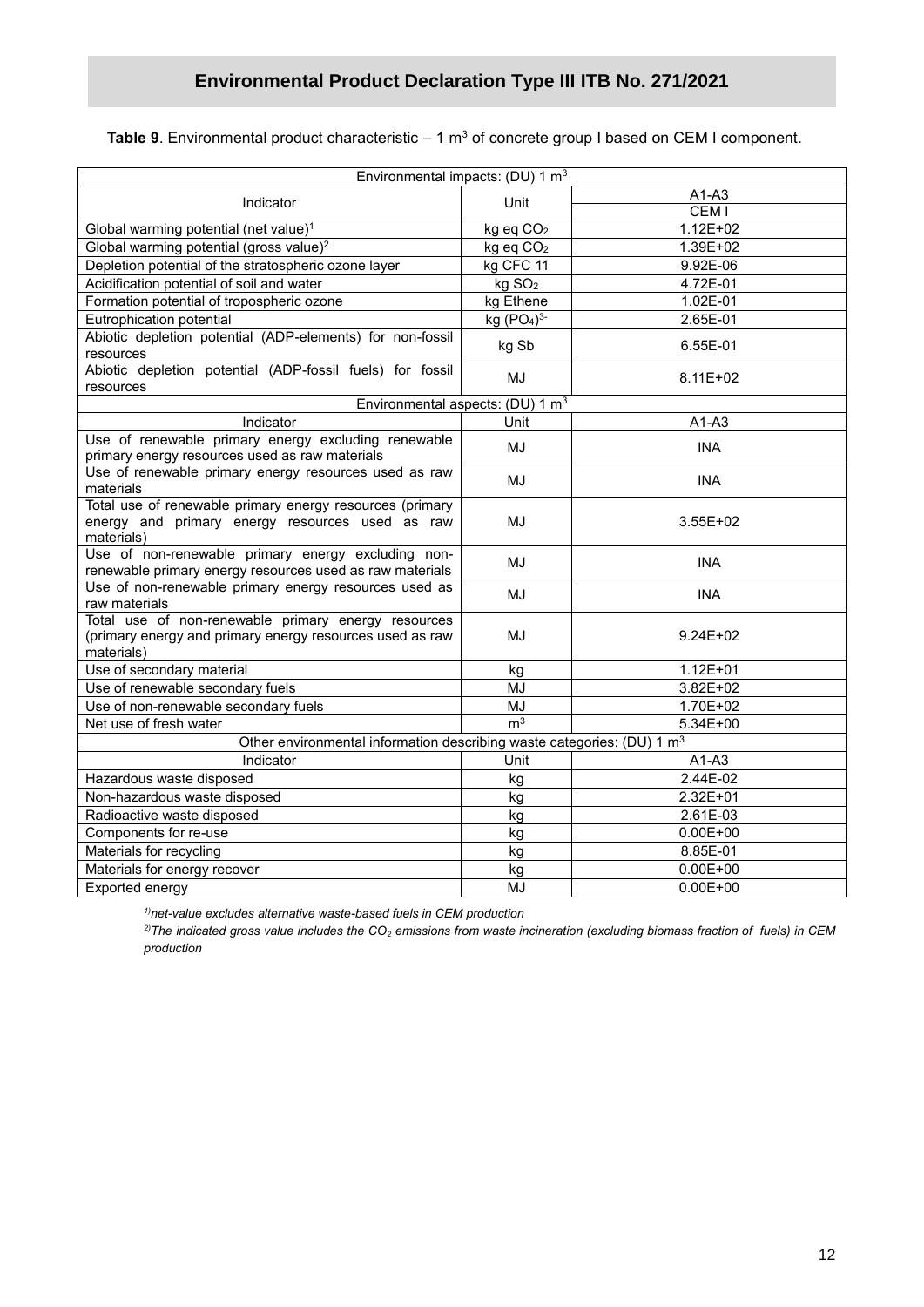## **Environmental Product Declaration Type III ITB No. 271/2021**

| <b>Table 10</b> . Environmental product characteristic $-1$ m $^3$ of concrete group II based on CEM I component. |  |  |
|-------------------------------------------------------------------------------------------------------------------|--|--|
|-------------------------------------------------------------------------------------------------------------------|--|--|

| $A1-A3$<br>Indicator<br>Unit<br>CEM <sub>I</sub><br>1.36E+02<br>Global warming potential (net value) <sup>1</sup><br>kg eq CO <sub>2</sub><br>Global warming potential (gross value) <sup>2</sup><br>kg eq CO <sub>2</sub><br>$1.71E + 02$<br>Depletion potential of the stratospheric ozone layer<br>kg CFC 11<br>1.15E-05<br>Acidification potential of soil and water<br>kg SO <sub>2</sub><br>5.01E-01<br>Formation potential of tropospheric ozone<br>kg Ethene<br>1.23E-01<br>Eutrophication potential<br>kg (PO <sub>4</sub> ) <sup>3</sup><br>2.73E-01<br>Abiotic depletion potential (ADP-elements) for non-fossil<br>7.48E-01<br>kg Sb<br>resources<br>Abiotic depletion potential (ADP-fossil fuels) for fossil<br>MJ<br>8.35E+02<br>resources<br>Environmental aspects: (DU) 1 m <sup>3</sup><br>Indicator<br>Unit<br>$A1-A3$<br>Use of renewable primary energy excluding renewable<br>MJ<br><b>INA</b><br>primary energy resources used as raw materials<br>Use of renewable primary energy resources used as raw<br>MJ<br><b>INA</b><br>materials<br>Total use of renewable primary energy resources (primary<br>energy and primary energy resources used as raw<br>MJ<br>3.79E+02<br>materials)<br>Use of non-renewable primary energy excluding non-<br>MJ<br><b>INA</b><br>renewable primary energy resources used as raw materials<br>Use of non-renewable primary energy resources used as<br>MJ<br><b>INA</b><br>raw materials<br>Total use of non-renewable primary energy resources<br>(primary energy and primary energy resources used as raw<br>MJ<br>9.49E+02<br>materials)<br>Use of secondary material<br>1.44E+01<br>kg<br>Use of renewable secondary fuels<br>4.90E+02<br>MJ<br>Use of non-renewable secondary fuels<br>MJ<br>2.18E+02<br>m <sup>3</sup><br>Net use of fresh water<br>5.78E+00<br>Other environmental information describing waste categories: (DU) 1 m <sup>3</sup><br>Indicator<br>Unit<br>$A1-A3$<br>Hazardous waste disposed<br>kg<br>2.80E-02<br>Non-hazardous waste disposed<br>2.40E+01<br>kg | Environmental impacts: (DU) 1 m <sup>3</sup> |    |          |
|-----------------------------------------------------------------------------------------------------------------------------------------------------------------------------------------------------------------------------------------------------------------------------------------------------------------------------------------------------------------------------------------------------------------------------------------------------------------------------------------------------------------------------------------------------------------------------------------------------------------------------------------------------------------------------------------------------------------------------------------------------------------------------------------------------------------------------------------------------------------------------------------------------------------------------------------------------------------------------------------------------------------------------------------------------------------------------------------------------------------------------------------------------------------------------------------------------------------------------------------------------------------------------------------------------------------------------------------------------------------------------------------------------------------------------------------------------------------------------------------------------------------------------------------------------------------------------------------------------------------------------------------------------------------------------------------------------------------------------------------------------------------------------------------------------------------------------------------------------------------------------------------------------------------------------------------------------------------------------------------------------------------------------------------------------|----------------------------------------------|----|----------|
|                                                                                                                                                                                                                                                                                                                                                                                                                                                                                                                                                                                                                                                                                                                                                                                                                                                                                                                                                                                                                                                                                                                                                                                                                                                                                                                                                                                                                                                                                                                                                                                                                                                                                                                                                                                                                                                                                                                                                                                                                                                     |                                              |    |          |
|                                                                                                                                                                                                                                                                                                                                                                                                                                                                                                                                                                                                                                                                                                                                                                                                                                                                                                                                                                                                                                                                                                                                                                                                                                                                                                                                                                                                                                                                                                                                                                                                                                                                                                                                                                                                                                                                                                                                                                                                                                                     |                                              |    |          |
|                                                                                                                                                                                                                                                                                                                                                                                                                                                                                                                                                                                                                                                                                                                                                                                                                                                                                                                                                                                                                                                                                                                                                                                                                                                                                                                                                                                                                                                                                                                                                                                                                                                                                                                                                                                                                                                                                                                                                                                                                                                     |                                              |    |          |
|                                                                                                                                                                                                                                                                                                                                                                                                                                                                                                                                                                                                                                                                                                                                                                                                                                                                                                                                                                                                                                                                                                                                                                                                                                                                                                                                                                                                                                                                                                                                                                                                                                                                                                                                                                                                                                                                                                                                                                                                                                                     |                                              |    |          |
|                                                                                                                                                                                                                                                                                                                                                                                                                                                                                                                                                                                                                                                                                                                                                                                                                                                                                                                                                                                                                                                                                                                                                                                                                                                                                                                                                                                                                                                                                                                                                                                                                                                                                                                                                                                                                                                                                                                                                                                                                                                     |                                              |    |          |
|                                                                                                                                                                                                                                                                                                                                                                                                                                                                                                                                                                                                                                                                                                                                                                                                                                                                                                                                                                                                                                                                                                                                                                                                                                                                                                                                                                                                                                                                                                                                                                                                                                                                                                                                                                                                                                                                                                                                                                                                                                                     |                                              |    |          |
|                                                                                                                                                                                                                                                                                                                                                                                                                                                                                                                                                                                                                                                                                                                                                                                                                                                                                                                                                                                                                                                                                                                                                                                                                                                                                                                                                                                                                                                                                                                                                                                                                                                                                                                                                                                                                                                                                                                                                                                                                                                     |                                              |    |          |
|                                                                                                                                                                                                                                                                                                                                                                                                                                                                                                                                                                                                                                                                                                                                                                                                                                                                                                                                                                                                                                                                                                                                                                                                                                                                                                                                                                                                                                                                                                                                                                                                                                                                                                                                                                                                                                                                                                                                                                                                                                                     |                                              |    |          |
|                                                                                                                                                                                                                                                                                                                                                                                                                                                                                                                                                                                                                                                                                                                                                                                                                                                                                                                                                                                                                                                                                                                                                                                                                                                                                                                                                                                                                                                                                                                                                                                                                                                                                                                                                                                                                                                                                                                                                                                                                                                     |                                              |    |          |
|                                                                                                                                                                                                                                                                                                                                                                                                                                                                                                                                                                                                                                                                                                                                                                                                                                                                                                                                                                                                                                                                                                                                                                                                                                                                                                                                                                                                                                                                                                                                                                                                                                                                                                                                                                                                                                                                                                                                                                                                                                                     |                                              |    |          |
|                                                                                                                                                                                                                                                                                                                                                                                                                                                                                                                                                                                                                                                                                                                                                                                                                                                                                                                                                                                                                                                                                                                                                                                                                                                                                                                                                                                                                                                                                                                                                                                                                                                                                                                                                                                                                                                                                                                                                                                                                                                     |                                              |    |          |
|                                                                                                                                                                                                                                                                                                                                                                                                                                                                                                                                                                                                                                                                                                                                                                                                                                                                                                                                                                                                                                                                                                                                                                                                                                                                                                                                                                                                                                                                                                                                                                                                                                                                                                                                                                                                                                                                                                                                                                                                                                                     |                                              |    |          |
|                                                                                                                                                                                                                                                                                                                                                                                                                                                                                                                                                                                                                                                                                                                                                                                                                                                                                                                                                                                                                                                                                                                                                                                                                                                                                                                                                                                                                                                                                                                                                                                                                                                                                                                                                                                                                                                                                                                                                                                                                                                     |                                              |    |          |
|                                                                                                                                                                                                                                                                                                                                                                                                                                                                                                                                                                                                                                                                                                                                                                                                                                                                                                                                                                                                                                                                                                                                                                                                                                                                                                                                                                                                                                                                                                                                                                                                                                                                                                                                                                                                                                                                                                                                                                                                                                                     |                                              |    |          |
|                                                                                                                                                                                                                                                                                                                                                                                                                                                                                                                                                                                                                                                                                                                                                                                                                                                                                                                                                                                                                                                                                                                                                                                                                                                                                                                                                                                                                                                                                                                                                                                                                                                                                                                                                                                                                                                                                                                                                                                                                                                     |                                              |    |          |
|                                                                                                                                                                                                                                                                                                                                                                                                                                                                                                                                                                                                                                                                                                                                                                                                                                                                                                                                                                                                                                                                                                                                                                                                                                                                                                                                                                                                                                                                                                                                                                                                                                                                                                                                                                                                                                                                                                                                                                                                                                                     |                                              |    |          |
|                                                                                                                                                                                                                                                                                                                                                                                                                                                                                                                                                                                                                                                                                                                                                                                                                                                                                                                                                                                                                                                                                                                                                                                                                                                                                                                                                                                                                                                                                                                                                                                                                                                                                                                                                                                                                                                                                                                                                                                                                                                     |                                              |    |          |
|                                                                                                                                                                                                                                                                                                                                                                                                                                                                                                                                                                                                                                                                                                                                                                                                                                                                                                                                                                                                                                                                                                                                                                                                                                                                                                                                                                                                                                                                                                                                                                                                                                                                                                                                                                                                                                                                                                                                                                                                                                                     |                                              |    |          |
|                                                                                                                                                                                                                                                                                                                                                                                                                                                                                                                                                                                                                                                                                                                                                                                                                                                                                                                                                                                                                                                                                                                                                                                                                                                                                                                                                                                                                                                                                                                                                                                                                                                                                                                                                                                                                                                                                                                                                                                                                                                     |                                              |    |          |
|                                                                                                                                                                                                                                                                                                                                                                                                                                                                                                                                                                                                                                                                                                                                                                                                                                                                                                                                                                                                                                                                                                                                                                                                                                                                                                                                                                                                                                                                                                                                                                                                                                                                                                                                                                                                                                                                                                                                                                                                                                                     |                                              |    |          |
|                                                                                                                                                                                                                                                                                                                                                                                                                                                                                                                                                                                                                                                                                                                                                                                                                                                                                                                                                                                                                                                                                                                                                                                                                                                                                                                                                                                                                                                                                                                                                                                                                                                                                                                                                                                                                                                                                                                                                                                                                                                     |                                              |    |          |
|                                                                                                                                                                                                                                                                                                                                                                                                                                                                                                                                                                                                                                                                                                                                                                                                                                                                                                                                                                                                                                                                                                                                                                                                                                                                                                                                                                                                                                                                                                                                                                                                                                                                                                                                                                                                                                                                                                                                                                                                                                                     |                                              |    |          |
|                                                                                                                                                                                                                                                                                                                                                                                                                                                                                                                                                                                                                                                                                                                                                                                                                                                                                                                                                                                                                                                                                                                                                                                                                                                                                                                                                                                                                                                                                                                                                                                                                                                                                                                                                                                                                                                                                                                                                                                                                                                     |                                              |    |          |
|                                                                                                                                                                                                                                                                                                                                                                                                                                                                                                                                                                                                                                                                                                                                                                                                                                                                                                                                                                                                                                                                                                                                                                                                                                                                                                                                                                                                                                                                                                                                                                                                                                                                                                                                                                                                                                                                                                                                                                                                                                                     |                                              |    |          |
|                                                                                                                                                                                                                                                                                                                                                                                                                                                                                                                                                                                                                                                                                                                                                                                                                                                                                                                                                                                                                                                                                                                                                                                                                                                                                                                                                                                                                                                                                                                                                                                                                                                                                                                                                                                                                                                                                                                                                                                                                                                     |                                              |    |          |
|                                                                                                                                                                                                                                                                                                                                                                                                                                                                                                                                                                                                                                                                                                                                                                                                                                                                                                                                                                                                                                                                                                                                                                                                                                                                                                                                                                                                                                                                                                                                                                                                                                                                                                                                                                                                                                                                                                                                                                                                                                                     |                                              |    |          |
|                                                                                                                                                                                                                                                                                                                                                                                                                                                                                                                                                                                                                                                                                                                                                                                                                                                                                                                                                                                                                                                                                                                                                                                                                                                                                                                                                                                                                                                                                                                                                                                                                                                                                                                                                                                                                                                                                                                                                                                                                                                     |                                              |    |          |
|                                                                                                                                                                                                                                                                                                                                                                                                                                                                                                                                                                                                                                                                                                                                                                                                                                                                                                                                                                                                                                                                                                                                                                                                                                                                                                                                                                                                                                                                                                                                                                                                                                                                                                                                                                                                                                                                                                                                                                                                                                                     | Radioactive waste disposed                   | kg | 2.64E-03 |
| Components for re-use<br>$0.00E + 00$<br>kg                                                                                                                                                                                                                                                                                                                                                                                                                                                                                                                                                                                                                                                                                                                                                                                                                                                                                                                                                                                                                                                                                                                                                                                                                                                                                                                                                                                                                                                                                                                                                                                                                                                                                                                                                                                                                                                                                                                                                                                                         |                                              |    |          |
| Materials for recycling<br>kg<br>$1.14E + 00$                                                                                                                                                                                                                                                                                                                                                                                                                                                                                                                                                                                                                                                                                                                                                                                                                                                                                                                                                                                                                                                                                                                                                                                                                                                                                                                                                                                                                                                                                                                                                                                                                                                                                                                                                                                                                                                                                                                                                                                                       |                                              |    |          |
| Materials for energy recover<br>$0.00E + 00$<br>kg                                                                                                                                                                                                                                                                                                                                                                                                                                                                                                                                                                                                                                                                                                                                                                                                                                                                                                                                                                                                                                                                                                                                                                                                                                                                                                                                                                                                                                                                                                                                                                                                                                                                                                                                                                                                                                                                                                                                                                                                  |                                              |    |          |
| Exported energy<br>MJ<br>$0.00E + 00$                                                                                                                                                                                                                                                                                                                                                                                                                                                                                                                                                                                                                                                                                                                                                                                                                                                                                                                                                                                                                                                                                                                                                                                                                                                                                                                                                                                                                                                                                                                                                                                                                                                                                                                                                                                                                                                                                                                                                                                                               |                                              |    |          |

*1)net-value excludes alternative waste-based fuels in CEM production*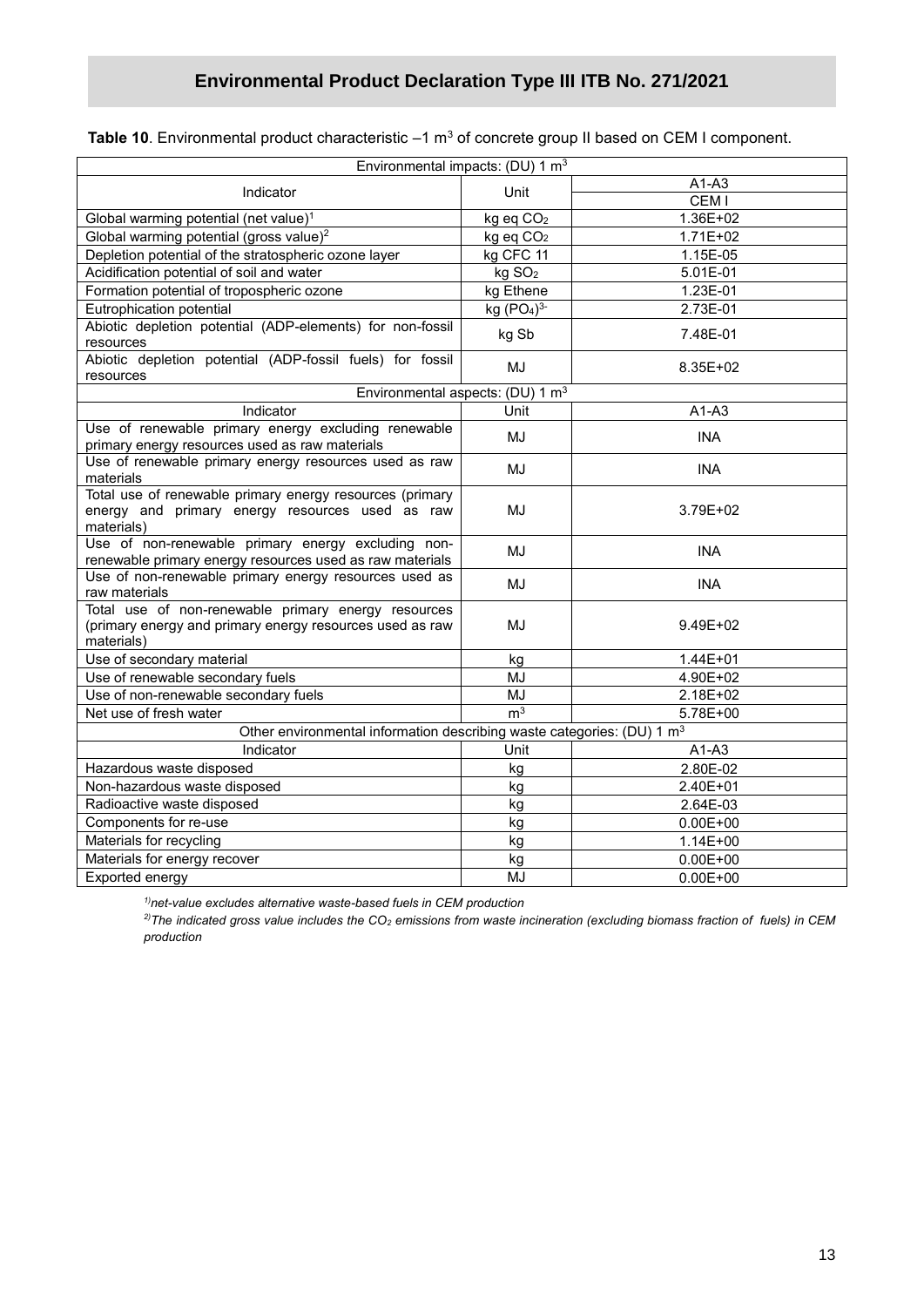| Environmental impacts: (DU) 1 m <sup>3</sup>                                                                                  |                                    |                  |  |  |  |
|-------------------------------------------------------------------------------------------------------------------------------|------------------------------------|------------------|--|--|--|
| Indicator                                                                                                                     | Unit                               | $A1-A3$          |  |  |  |
|                                                                                                                               |                                    | CEM <sub>I</sub> |  |  |  |
| Global warming potential (net value) <sup>1</sup>                                                                             | kg eq CO <sub>2</sub>              | 1.59E+02         |  |  |  |
| Global warming potential (gross value) <sup>2</sup>                                                                           | kg eq CO <sub>2</sub>              | 2.02E+02         |  |  |  |
| Depletion potential of the stratospheric ozone layer                                                                          | kg CFC 11                          | 1.28E-05         |  |  |  |
| Acidification potential of soil and water                                                                                     | kg SO <sub>2</sub>                 | 5.09E-01         |  |  |  |
| Formation potential of tropospheric ozone                                                                                     | kg Ethene                          | 1.43E-01         |  |  |  |
| Eutrophication potential                                                                                                      | kg (PO <sub>4</sub> ) <sup>3</sup> | 2.65E-01         |  |  |  |
| Abiotic depletion potential (ADP-elements) for non-fossil<br>resources                                                        | kg Sb                              | 8.23E-01         |  |  |  |
| Abiotic depletion potential (ADP-fossil fuels) for fossil<br>resources                                                        | <b>MJ</b>                          | 8.19E+02         |  |  |  |
| Environmental aspects: (DU) 1 ton                                                                                             |                                    |                  |  |  |  |
| Indicator                                                                                                                     | Unit                               | $A1-A3$          |  |  |  |
| Use of renewable primary energy excluding renewable<br>primary energy resources used as raw materials                         | <b>MJ</b>                          | <b>INA</b>       |  |  |  |
| Use of renewable primary energy resources used as raw<br>materials                                                            | <b>MJ</b>                          | <b>INA</b>       |  |  |  |
| Total use of renewable primary energy resources (primary<br>energy and primary energy resources used as raw<br>materials)     | MJ                                 | $3.85E + 02$     |  |  |  |
| Use of non-renewable primary energy excluding non-<br>renewable primary energy resources used as raw materials                | MJ                                 | <b>INA</b>       |  |  |  |
| Use of non-renewable primary energy resources used as<br>raw materials                                                        | MJ                                 | <b>INA</b>       |  |  |  |
| Total use of non-renewable primary energy resources<br>(primary energy and primary energy resources used as raw<br>materials) | <b>MJ</b>                          | 9.29E+02         |  |  |  |
| Use of secondary material                                                                                                     | kg                                 | 1.77E+01         |  |  |  |
| Use of renewable secondary fuels                                                                                              | MJ                                 | 5.98E+02         |  |  |  |
| Use of non-renewable secondary fuels                                                                                          | <b>MJ</b>                          | 2.67E+02         |  |  |  |
| Net use of fresh water                                                                                                        | m <sup>3</sup>                     | 5.97E+00         |  |  |  |
| Other environmental information describing waste categories: (DU) 1 ton                                                       |                                    |                  |  |  |  |
| Indicator                                                                                                                     | Unit                               | $A1-A3$          |  |  |  |
| Hazardous waste disposed                                                                                                      | kg                                 | 3.15E-02         |  |  |  |
| Non-hazardous waste disposed                                                                                                  | kg                                 | 2.41E+01         |  |  |  |
| Radioactive waste disposed                                                                                                    | kg                                 | 2.51E-03         |  |  |  |
| Components for re-use                                                                                                         | kg                                 | $0.00E + 00$     |  |  |  |
| Materials for recycling                                                                                                       | kg                                 | 1.39E+00         |  |  |  |
| Materials for energy recover                                                                                                  | kg                                 | $0.00E + 00$     |  |  |  |
| Exported energy                                                                                                               | MJ                                 | $0.00E + 00$     |  |  |  |

**Table 11**. Environmental product characteristic – 1 m<sup>3</sup> of concrete group III based on CEM I component.

*1)net-value excludes alternative waste-based fuels in CEM production*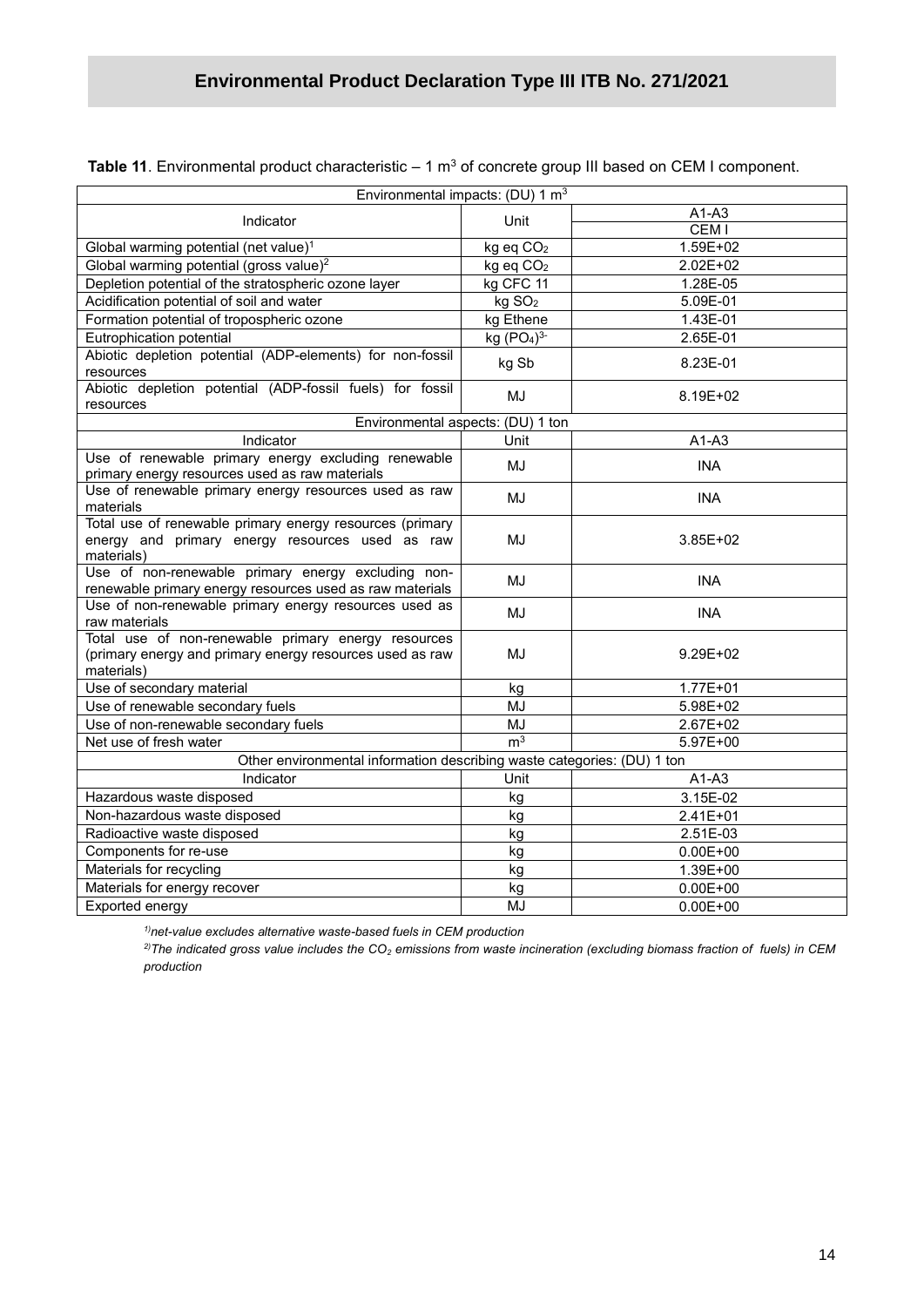| Environmental impacts: (DU) 1 m <sup>3</sup>                                       |                                    |                  |  |  |  |
|------------------------------------------------------------------------------------|------------------------------------|------------------|--|--|--|
|                                                                                    | Unit                               | A1-A3            |  |  |  |
| Indicator                                                                          |                                    | CEM <sub>I</sub> |  |  |  |
| Global warming potential (net value) <sup>1</sup>                                  | kg eq CO <sub>2</sub>              | 1.82E+02         |  |  |  |
| Global warming potential (gross value) <sup>2</sup>                                | kg eq CO <sub>2</sub>              | 2.33E+02         |  |  |  |
| Depletion potential of the stratospheric ozone layer                               | kg CFC 11                          | 1.43E-05         |  |  |  |
| Acidification potential of soil and water                                          | kg SO <sub>2</sub>                 | 5.28E-01         |  |  |  |
| Formation potential of tropospheric ozone                                          | kg Ethene                          | 1.62E-01         |  |  |  |
| Eutrophication potential                                                           | kg (PO <sub>4</sub> ) <sup>3</sup> | 2.66E-01         |  |  |  |
| Abiotic depletion potential (ADP-elements) for non-fossil                          | kg Sb                              | 9.04E-01         |  |  |  |
| resources<br>Abiotic depletion potential (ADP-fossil fuels) for fossil             |                                    |                  |  |  |  |
|                                                                                    | MJ                                 | 8.22E+02         |  |  |  |
| resources<br>Environmental aspects: (DU) 1 m <sup>3</sup>                          |                                    |                  |  |  |  |
| Indicator                                                                          | Unit                               | $A1-A3$          |  |  |  |
| Use of renewable primary energy excluding renewable                                | MJ                                 | <b>INA</b>       |  |  |  |
| primary energy resources used as raw materials                                     |                                    |                  |  |  |  |
| Use of renewable primary energy resources used as raw                              | MJ                                 | <b>INA</b>       |  |  |  |
| materials<br>Total use of renewable primary energy resources (primary              |                                    |                  |  |  |  |
| energy and primary energy resources used as raw                                    | MJ                                 | 4.01E+02         |  |  |  |
| materials)                                                                         |                                    |                  |  |  |  |
| Use of non-renewable primary energy excluding non-                                 |                                    |                  |  |  |  |
| renewable primary energy resources used as raw materials                           | MJ                                 | <b>INA</b>       |  |  |  |
| Use of non-renewable primary energy resources used as                              | MJ                                 | <b>INA</b>       |  |  |  |
| raw materials                                                                      |                                    |                  |  |  |  |
| Total use of non-renewable primary energy resources                                |                                    |                  |  |  |  |
| (primary energy and primary energy resources used as raw<br>materials)             | MJ                                 | $9.30E + 02$     |  |  |  |
| Use of secondary material                                                          | kg                                 | 2.09E+01         |  |  |  |
| Use of renewable secondary fuels                                                   | MJ                                 | 7.07E+02         |  |  |  |
| Use of non-renewable secondary fuels                                               | <b>MJ</b>                          | 3.16E+02         |  |  |  |
| Net use of fresh water                                                             | m <sup>3</sup>                     | $6.32E + 00$     |  |  |  |
| Other environmental information describing waste categories: (DU) 1 m <sup>3</sup> |                                    |                  |  |  |  |
| Indicator                                                                          | Unit                               | $A1-A3$          |  |  |  |
| Hazardous waste disposed                                                           | kg                                 | 3.47E-02         |  |  |  |
| Non-hazardous waste disposed                                                       | kg                                 | 2.45E+01         |  |  |  |
| Radioactive waste disposed                                                         | kg                                 | 2.47E-03         |  |  |  |
| Components for re-use                                                              | kg                                 | $0.00E + 00$     |  |  |  |
| Materials for recycling                                                            | kg                                 | $1.64E + 00$     |  |  |  |
| Materials for energy recover                                                       | kg                                 | $0.00E + 00$     |  |  |  |
| Exported energy                                                                    | MJ                                 | $0.00E + 00$     |  |  |  |
|                                                                                    |                                    |                  |  |  |  |

**Table 12**. Environmental product characteristic – 1 m<sup>3</sup> of concrete group IV based on CEM I component.

*1)net-value excludes alternative waste-based fuels in CEM production*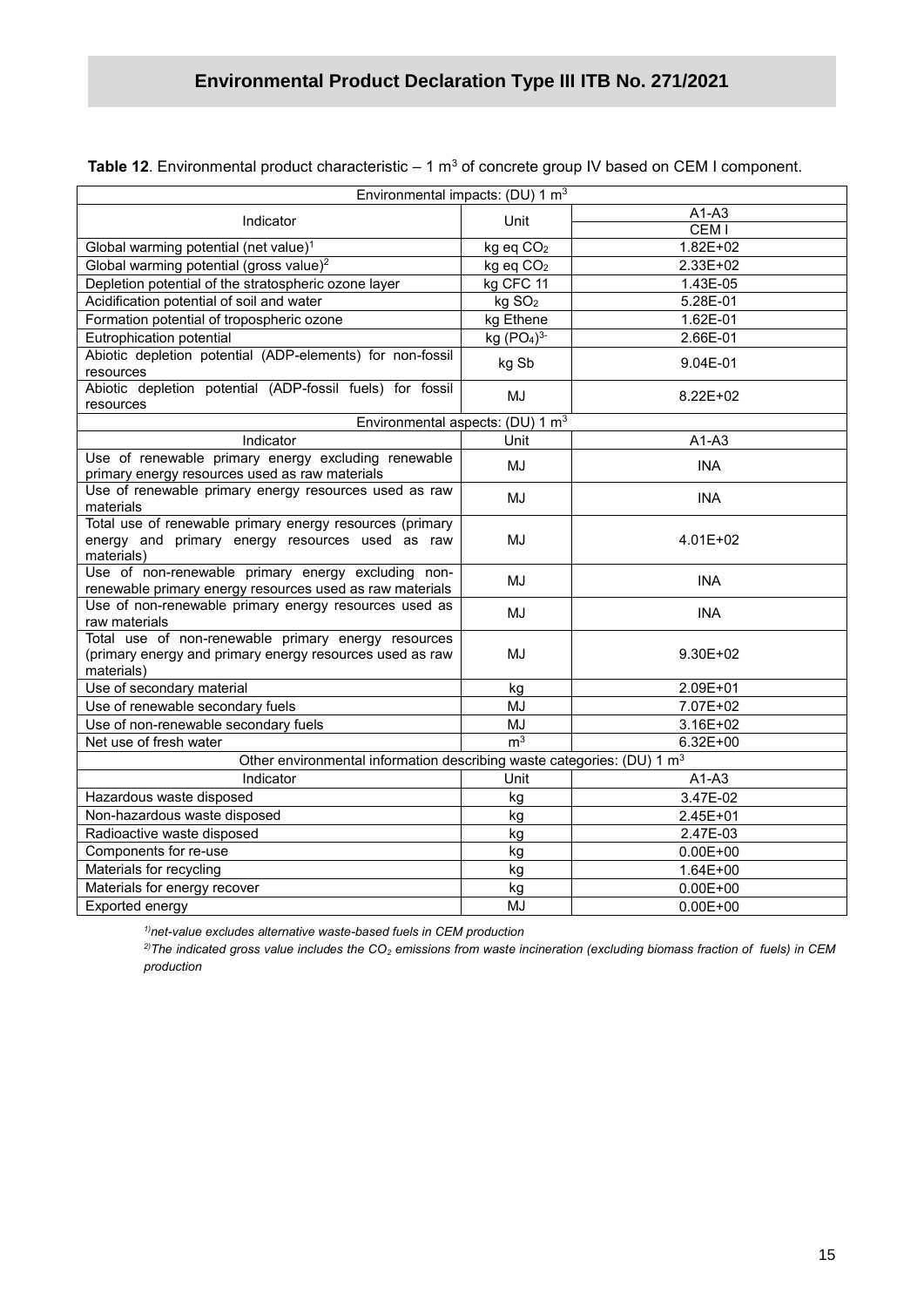| Environmental impacts: (DU) 1 m <sup>3</sup>                                                                                  |                       |                  |  |  |  |
|-------------------------------------------------------------------------------------------------------------------------------|-----------------------|------------------|--|--|--|
|                                                                                                                               | Unit                  | $A1-A3$          |  |  |  |
| Indicator                                                                                                                     |                       | CEM <sub>I</sub> |  |  |  |
| Global warming potential (net value) <sup>1</sup>                                                                             | kg eq CO <sub>2</sub> | $2.07E+02$       |  |  |  |
| Global warming potential (gross value) <sup>2</sup>                                                                           | kg eq CO <sub>2</sub> | 2.66E+02         |  |  |  |
| Depletion potential of the stratospheric ozone layer                                                                          | kg CFC 11             | 1.62E-05         |  |  |  |
| Acidification potential of soil and water                                                                                     | kg SO <sub>2</sub>    | 5.78E-01         |  |  |  |
| Formation potential of tropospheric ozone                                                                                     | kg Ethene             | 1.83E-01         |  |  |  |
| Eutrophication potential                                                                                                      | kg $(PO4)3$           | 2.89E-01         |  |  |  |
| Abiotic depletion potential (ADP-elements) for non-fossil<br>resources                                                        | kg Sb                 | $1.02E + 00$     |  |  |  |
| Abiotic depletion potential (ADP-fossil fuels) for fossil<br>resources                                                        | MJ                    | 8.87E+02         |  |  |  |
| Environmental aspects: (DU) 1 m <sup>3</sup>                                                                                  |                       |                  |  |  |  |
| Indicator                                                                                                                     | Unit                  | $A1-A3$          |  |  |  |
| Use of renewable primary energy excluding renewable<br>primary energy resources used as raw materials                         | MJ                    | <b>INA</b>       |  |  |  |
| Use of renewable primary energy resources used as raw<br>materials                                                            | MJ                    | <b>INA</b>       |  |  |  |
| Total use of renewable primary energy resources (primary<br>energy and primary energy resources used as raw<br>materials)     | MJ                    | 4.44E+02         |  |  |  |
| Use of non-renewable primary energy excluding non-<br>renewable primary energy resources used as raw materials                | <b>MJ</b>             | <b>INA</b>       |  |  |  |
| Use of non-renewable primary energy resources used as<br>raw materials                                                        | MJ                    | <b>INA</b>       |  |  |  |
| Total use of non-renewable primary energy resources<br>(primary energy and primary energy resources used as raw<br>materials) | MJ                    | 1.00E+03         |  |  |  |
| Use of secondary material                                                                                                     | kg                    | 2.41E+01         |  |  |  |
| Use of renewable secondary fuels                                                                                              | MJ                    | 8.15E+02         |  |  |  |
| Use of non-renewable secondary fuels                                                                                          | MJ                    | 3.64E+02         |  |  |  |
| Net use of fresh water                                                                                                        | m <sup>3</sup>        | 7.01E+00         |  |  |  |
| Other environmental information describing waste categories: (DU) 1 m <sup>3</sup>                                            |                       |                  |  |  |  |
| Indicator                                                                                                                     | Unit                  | $A1-A3$          |  |  |  |
| Hazardous waste disposed                                                                                                      | kg                    | 3.82E-02         |  |  |  |
| Non-hazardous waste disposed                                                                                                  | kg                    | 2.60E+01         |  |  |  |
| Radioactive waste disposed                                                                                                    | kg                    | 2.68E-03         |  |  |  |
| Components for re-use                                                                                                         | kg                    | $0.00E + 00$     |  |  |  |
| Materials for recycling                                                                                                       | kg                    | 1.90E+00         |  |  |  |
| Materials for energy recover                                                                                                  | kg                    | $0.00E + 00$     |  |  |  |
| Exported energy                                                                                                               | MJ                    | $0.00E + 00$     |  |  |  |

**Table 13**. Environmental product characteristic  $-$  1  $\text{m}^3$  of concrete group V based on CEM I component.

*1)net-value excludes alternative waste-based fuels in CEM production*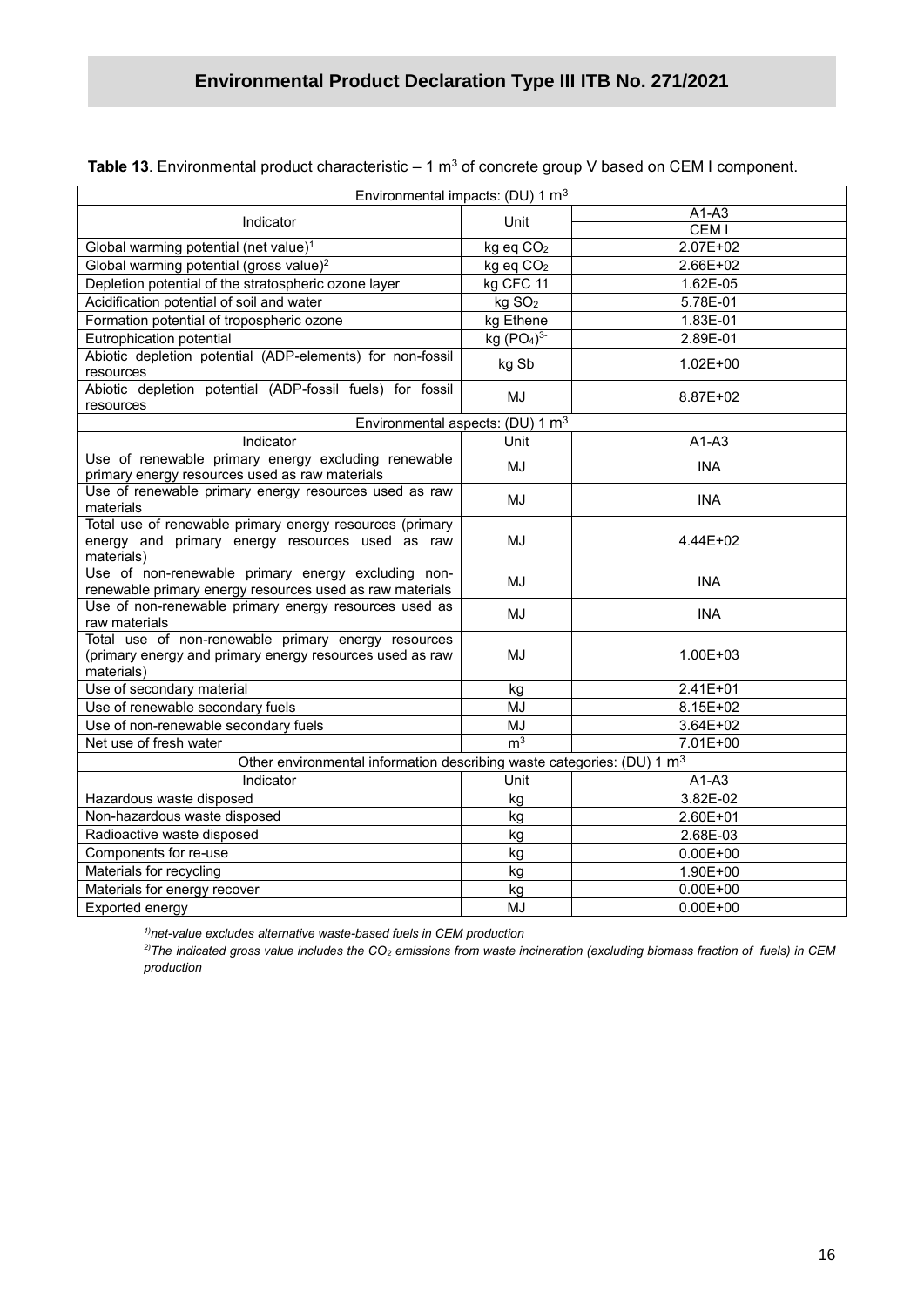| Table 14. Environmental product characteristic $-1 \text{ m}^3$ of concrete group VI based on CEM I component. |  |
|----------------------------------------------------------------------------------------------------------------|--|
|----------------------------------------------------------------------------------------------------------------|--|

|                                                                                                                               | Environmental impacts: (DU) 1 m <sup>3</sup> |              |  |  |
|-------------------------------------------------------------------------------------------------------------------------------|----------------------------------------------|--------------|--|--|
| Indicator                                                                                                                     | Unit                                         | $A1-A3$      |  |  |
|                                                                                                                               |                                              | with CEM I   |  |  |
| Global warming potential (net value) <sup>1</sup>                                                                             | kg eq CO <sub>2</sub>                        | 2.31E+02     |  |  |
| Global warming potential (gross value) <sup>2</sup>                                                                           | kg eq CO <sub>2</sub>                        | 2.98E+02     |  |  |
| Depletion potential of the stratospheric ozone layer                                                                          | kg CFC 11                                    | 1.78E-05     |  |  |
| Acidification potential of soil and water                                                                                     | kg SO <sub>2</sub>                           | 6.03E-01     |  |  |
| Formation potential of tropospheric ozone                                                                                     | kg Ethene                                    | 2.04E-01     |  |  |
| Eutrophication potential                                                                                                      | kg $(PO4)3$                                  | 2.94E-01     |  |  |
| Abiotic depletion potential (ADP-elements) for non-fossil<br>resources                                                        | kg Sb                                        | $1.11E + 00$ |  |  |
| Abiotic depletion potential (ADP-fossil fuels) for fossil<br>resources                                                        | MJ                                           | $9.03E + 02$ |  |  |
|                                                                                                                               | Environmental aspects: (DU) 1 m <sup>3</sup> |              |  |  |
| Indicator                                                                                                                     | Unit                                         | $A1-A3$      |  |  |
| Use of renewable primary energy excluding renewable<br>primary energy resources used as raw materials                         | MJ                                           | <b>INA</b>   |  |  |
| Use of renewable primary energy resources used as raw<br>materials                                                            | MJ                                           | <b>INA</b>   |  |  |
| Total use of renewable primary energy resources (primary<br>energy and primary energy resources used as raw<br>materials)     | MJ                                           | 4.64E+02     |  |  |
| Use of non-renewable primary energy excluding non-<br>renewable primary energy resources used as raw materials                | MJ                                           | <b>INA</b>   |  |  |
| Use of non-renewable primary energy resources used as<br>raw materials                                                        | MJ                                           | <b>INA</b>   |  |  |
| Total use of non-renewable primary energy resources<br>(primary energy and primary energy resources used as raw<br>materials) | MJ                                           | 1.02E+03     |  |  |
| Use of secondary material                                                                                                     | kg                                           | 2.73E+01     |  |  |
| Use of renewable secondary fuels                                                                                              | <b>MJ</b>                                    | $9.23E + 02$ |  |  |
| Use of non-renewable secondary fuels                                                                                          | <b>MJ</b>                                    | 4.13E+02     |  |  |
| Net use of fresh water                                                                                                        | m <sup>3</sup>                               | 7.40E+00     |  |  |
| Other environmental information describing waste categories: (DU) 1 m <sup>3</sup>                                            |                                              |              |  |  |
| Indicator                                                                                                                     | Unit                                         | $A1-A3$      |  |  |
| Hazardous waste disposed                                                                                                      | kg                                           | 4.18E-02     |  |  |
| Non-hazardous waste disposed                                                                                                  | kg                                           | 2.67E+01     |  |  |
| Radioactive waste disposed                                                                                                    | kg                                           | 2.68E-03     |  |  |
| Components for re-use                                                                                                         | kg                                           | $0.00E + 00$ |  |  |
| Materials for recycling                                                                                                       | kg                                           | 2.15E+00     |  |  |
| Materials for energy recover                                                                                                  | kg                                           | $0.00E + 00$ |  |  |
| Exported energy                                                                                                               | MJ                                           | $0.00E + 00$ |  |  |

*1)net-value excludes alternative waste-based fuels in CEM production*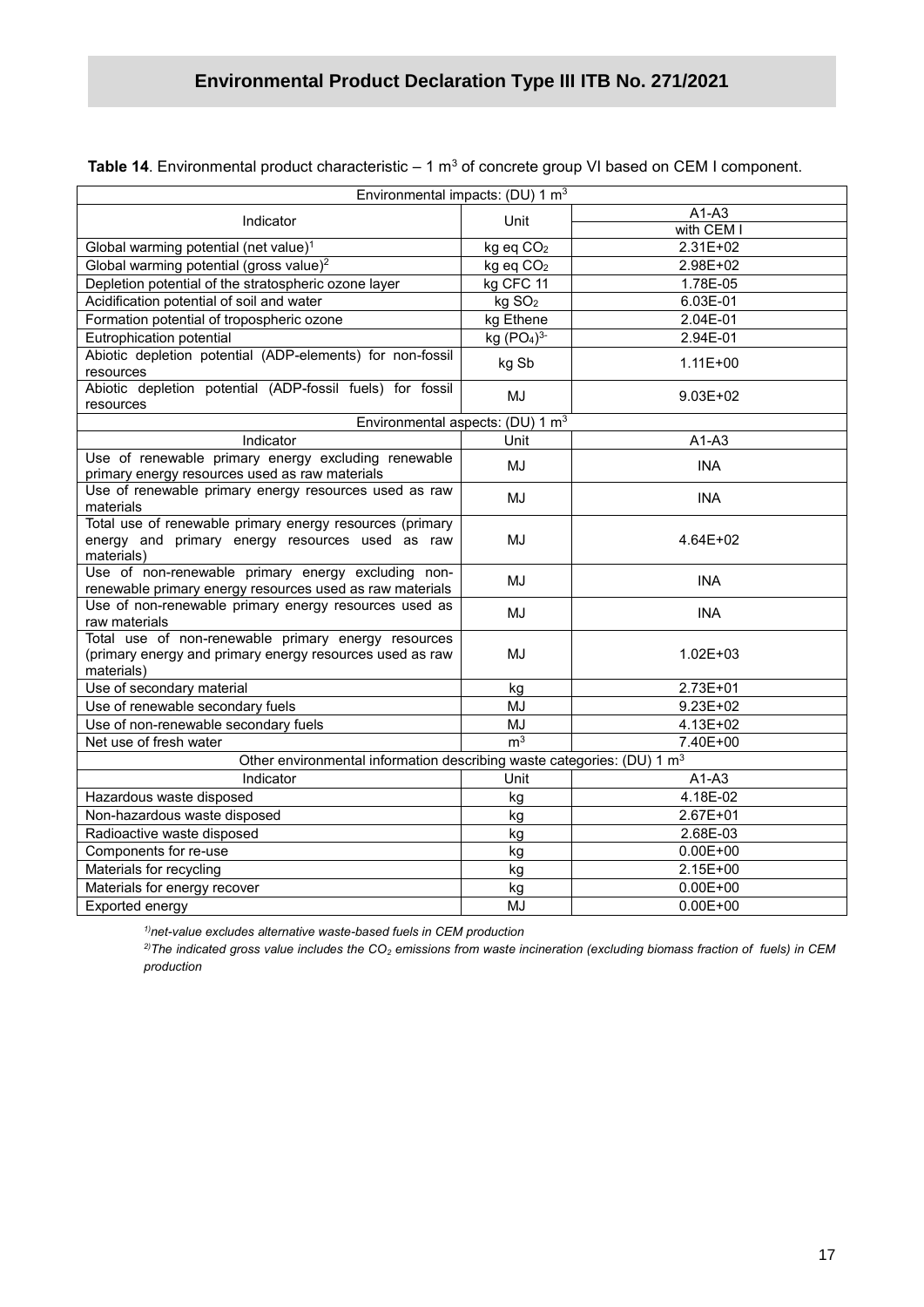#### **RESULTS INTERPRETATION**

**/2020** footprint of cement used (80% to 90%). The rest 10-20% of the impact depends on the environmental footprint The environmental impact of concrete production of a given class is mainly dependent on the environmental of the aggregates, transport and the plant's energy use. The impact of CEM I used is mainly influenced by the following factors: content of cement clinker (90-95%) in the product mix, share of alternative fuels in clinker production (80-90%), specific process emission of clinker production, electricity (100% wind electricity) used. The gross value of eq.  $CO<sub>2</sub>$  emissions (EN 15804/ISO 14067 based method) for concrete production by CEMEX in Poland is 60-129 kg of CO<sub>2</sub>/ton concrete (group I to class VI). The net value of eq. CO<sub>2</sub> emissions excluding impact of alternative waste-based fuels is 48-100 kg of CO<sub>2</sub>/ton of concrete (class I to class VI). Abiotic depletion potential (ADP-fossil fuels) for fossil resources in worst case - concrete class VI is 393 MJ/ton.

#### **VERIFICATION**

The process of verification of this EPD was in accordance with ISO 14025 and ISO 21930. After verification this EPD is valid for a 5-year-period. EPD does not have to be recalculated after 5 years if the underlying data have not changed significantly.

| The basis for LCA analysis was EN 15804:2012+A1 and ITB PCR A                                    |          |  |
|--------------------------------------------------------------------------------------------------|----------|--|
| Independent verification corresponding to ISO 14025 (subclause 8.1.3.)                           |          |  |
| $\overline{x}$ external                                                                          | internal |  |
|                                                                                                  |          |  |
| External verification of EPD: Ph.D. Eng. Halina Prejzner                                         |          |  |
| LCA \ LCI audit and input data verification: Ph.D. D.Sc. Eng. Michał Piasecki. m.piasecki@itb.pl |          |  |
| Verification of LCA: Ph.D. Eng. Justyna Tomaszewska. j.tomaszewska@itb.pl                        |          |  |

The purpose of this EPD is to provide the basis for assessing buildings and other construction works. A comparison of EPD data is only meaningful if all the data sets compared were developed according to EN 15804 and the product-specific performance characteristics and its impacts on the construction works are taken into account.

#### **Normative references**

- ITB PCR A General Product Category Rules for Construction Products
- EN 206: Concrete- Specification –performance- production and conformity (with amendments)
- EN 197-1:2011: Cement part 1: Composition. specifications and conformity criteria for
- common cements
- PN-EN ISO 14025:2010 Environmental labels and declarations. Type III environmental declarations. Principles and procedures2.
- PN-EN 15804 Sustainability of construction works Environmental product declarations Core rules for the product category of construction products3.
- PN-EN 16908:2017-02 Cement and building lime. Environmental product declarations. Product category rules complementary to EN 158044.
- PN-EN ISO 14040:2009 Environmental management Life cycle assessment Principles and framework
- ECRA (European Cement Research Academy) Background report "TR-ECRA 0181/2014 Environmental Product Declarations for representative European cements "